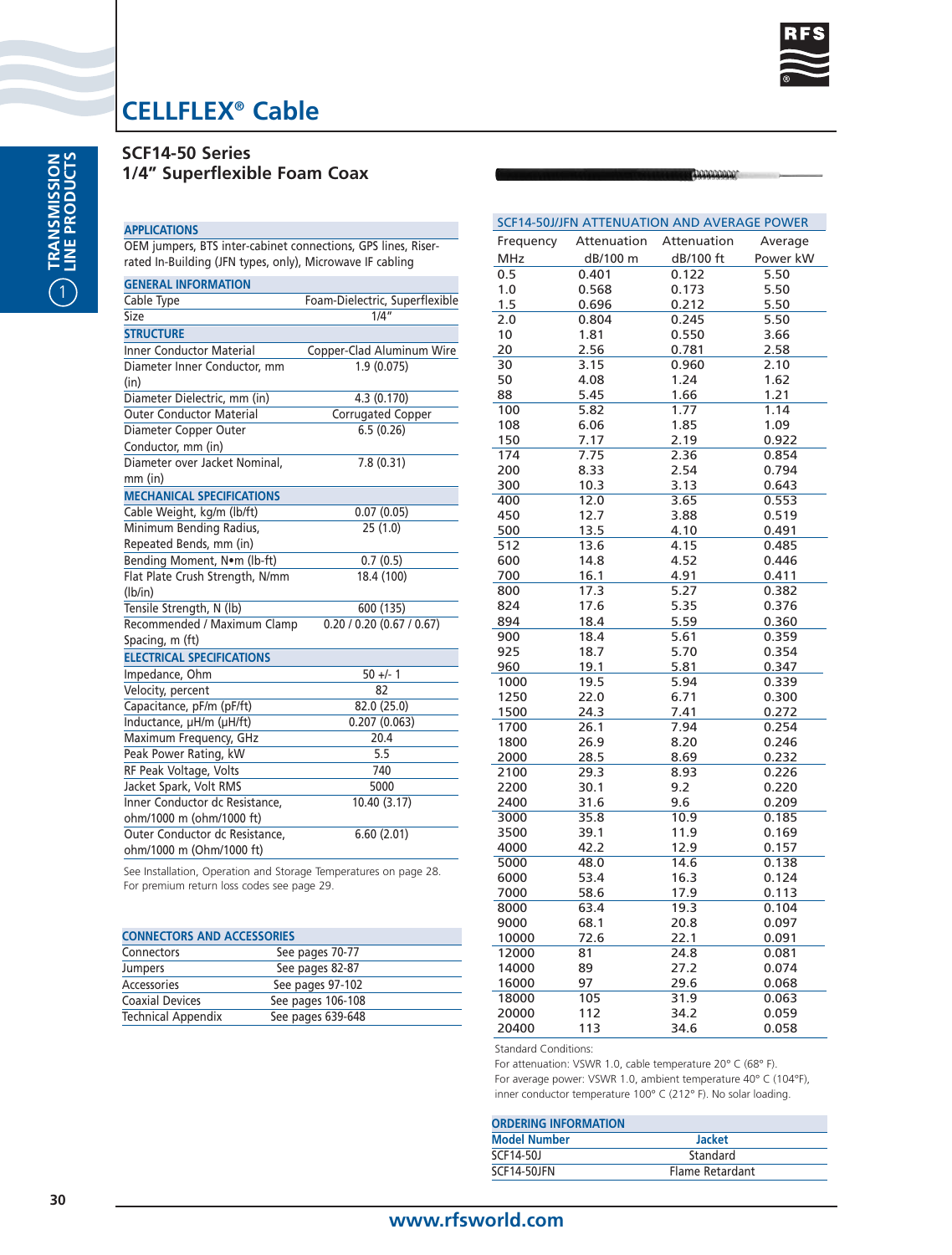

# **SCF38-50 Series**

# **3/8" Superflexible Foam Coax**

#### **APPLICATIONS**

OEM jumpers, BTS inter-cabinet connections, GPS lines, Riserrated In-Building (JFN types, only)

| <b>GENERAL INFORMATION</b>       |                                |
|----------------------------------|--------------------------------|
| Cable Type                       | Foam-Dielectric, Superflexible |
| Size                             | 3/8''                          |
| <b>STRUCTURE</b>                 |                                |
| <b>Inner Conductor Material</b>  | Copper-Clad Aluminum Wire      |
| Diameter Inner Conductor, mm     | 2.6(0.1)                       |
| (in)                             |                                |
| Diameter Dielectric, mm (in)     | 6.3(0.25)                      |
| <b>Outer Conductor Material</b>  | Corrugated Copper              |
| Diameter Copper Outer            | 9.1(0.36)                      |
| Conductor, mm (in)               |                                |
| Diameter over Jacket Nominal,    | 10.2(0.4)                      |
| $mm$ (in)                        |                                |
| <b>MECHANICAL SPECIFICATIONS</b> |                                |
| Cable Weight, kg/m (lb/ft)       | 0.12(0.08)                     |
| Minimum Bending Radius,          | 25(1.0)                        |
| Repeated Bends, mm (in)          |                                |
| Bending Moment, Nom (lb-ft)      | 1.4(1.0)                       |
| Flat Plate Crush Strength, N/mm  | 18.4 (100)                     |
| (lb/in)                          |                                |
| Tensile Strength, N (lb)         | 600 (135)                      |
| Recommended / Maximum Clamp      | 0.25 / 0.25 (0.80 / 0.80)      |
| Spacing, m (ft)                  |                                |
| <b>ELECTRICAL SPECIFICATIONS</b> |                                |
| Impedance, Ohm                   | $50 +/- 1$                     |
| Velocity, percent                | 82                             |
| Capacitance, pF/m (pF/ft)        | 82.0 (25.0)                    |
| Inductance, µH/m (µH/ft)         | 0.207(0.063)                   |
| Maximum Frequency, GHz           | 13.4                           |
| Peak Power Rating, kW            | 11.9                           |
| RF Peak Voltage, Volts           | 1090                           |
| Jacket Spark, Volt RMS           | 5000                           |
| Inner Conductor dc Resistance,   | 5.3(1.62)                      |
| ohm/1000 m (ohm/1000 ft)         |                                |
| Outer Conductor dc Resistance.   | 5.6(1.71)                      |
| ohm/1000 m (Ohm/1000 ft)         |                                |

See Installation, Operation and Storage Temperatures on page 28. For premium return loss codes see page 29.

| <b>CONNECTORS AND ACCESSORIES</b> |  |  |  |  |
|-----------------------------------|--|--|--|--|
| See pages 70-77                   |  |  |  |  |
| See pages 82-87                   |  |  |  |  |
| See pages 97-102                  |  |  |  |  |
| See pages 106-108                 |  |  |  |  |
| See pages 639-648                 |  |  |  |  |
|                                   |  |  |  |  |

| SCF38-50J/JFN ATTENUATION AND AVERAGE POWER |             |             |          |
|---------------------------------------------|-------------|-------------|----------|
| Frequency                                   | Attenuation | Attenuation | Average  |
| <b>MHz</b>                                  | dB/100 m    | dB/100 ft   | Power kW |
| 0.5                                         | 0.291       | 0.0888      | 11.9     |
| 1.0                                         | 0.412       | 0.126       | 11.9     |
| 1.5                                         | 0.505       | 0.154       | 11.9     |
| 2.0                                         | 0.584       | 0.178       | 11.9     |
| 10                                          | 1.31        | 0.400       | 6.02     |
| 20                                          | 1.86        | 0.567       | 4.24     |
| 30                                          | 2.28        | 0.696       | 3.46     |
| 50                                          | 2.96        | 0.903       | 2.67     |
| 88                                          | 3.95        | 1.21        | 2.00     |
| 100                                         | 4.22        | 1.29        | 1.87     |
| 108                                         | 4.39        | 1.34        | 1.80     |
| 150                                         | 5.20        | 1.59        | 1.52     |
| 174                                         | 5.61        | 1.71        | 1.41     |
| 200                                         | 6.03        | 1.84        | 1.31     |
| 300                                         | 7.45        | 2.27        | 1.06     |
| 400                                         | 8.66        | 2.64        | 0.912    |
| 450                                         | 9.22        | 2.81        | 0.857    |
| 500                                         | 9.74        | 2.97        | 0.810    |
| 512                                         | 9.87        | 3.01        | 0.800    |
| 600                                         | 10.7        | 3.27        | 0.736    |
| 700                                         | 11.7        | 3.55        | 0.678    |
| 800                                         | 12.5        | 3.81        | 0.631    |
| 824                                         | 12.7        | 3.87        | 0.621    |
| 894                                         | 13.3        | 4.05        | 0.595    |
| 900                                         | 13.3        | 4.06        | 0.593    |
| 925                                         | 13.5        | 4.12        | 0.584    |
| 960                                         | 13.8        | 4.20        | 0.572    |
| 1000                                        | 14.1        | 4.30        | 0.560    |
| 1250                                        | 15.9        | 4.85        | 0.496    |
| 1500                                        | 17.6        | 5.36        | 0.449    |
| 1700                                        | 18.8        | 5.74        | 0.420    |
| 1800                                        | 19.4        | 5.92        | 0.407    |
| 2000                                        | 20.6        | 6.27        | 0.384    |
| 2100                                        | 21.1        | 6.45        | 0.373    |
| 2200                                        | 21.7        | 6.61        | 0.364    |
| 2400                                        | 22.8        | 6.94        | 0.347    |
| 3000                                        | 25.8        | 7.87        | 0.306    |
| 3500                                        | 28.2        | 8.59        | 0.280    |
| 4000                                        | 30.4        | 9.27        | 0.260    |
| 5000                                        | 34.6        | 10.5        | 0.228    |
| 6000                                        | 38.4        | 11.7        | 0.205    |
| 7000                                        | 42.1        | 12.8        | 0.188    |
| 8000                                        | 45.6        | 13.9        | 0.173    |
| 9000                                        | 48.9        | 14.9        | 0.161    |
| 10000                                       | 52.1        | 15.9        | 0.152    |
| 12000                                       | 58.2        | 17.7        | 0.136    |
| 13400                                       | 62.3        | 19.0        | 0.127    |

Standard Conditions:

| <b>ORDERING INFORMATION</b> |                 |  |  |  |
|-----------------------------|-----------------|--|--|--|
| <b>Model Number</b>         | <b>Jacket</b>   |  |  |  |
| SCF38-50J                   | Standard        |  |  |  |
| SCF38-50JFN                 | Flame Retardant |  |  |  |
| SCF38-50JGR                 | Standard, Gray  |  |  |  |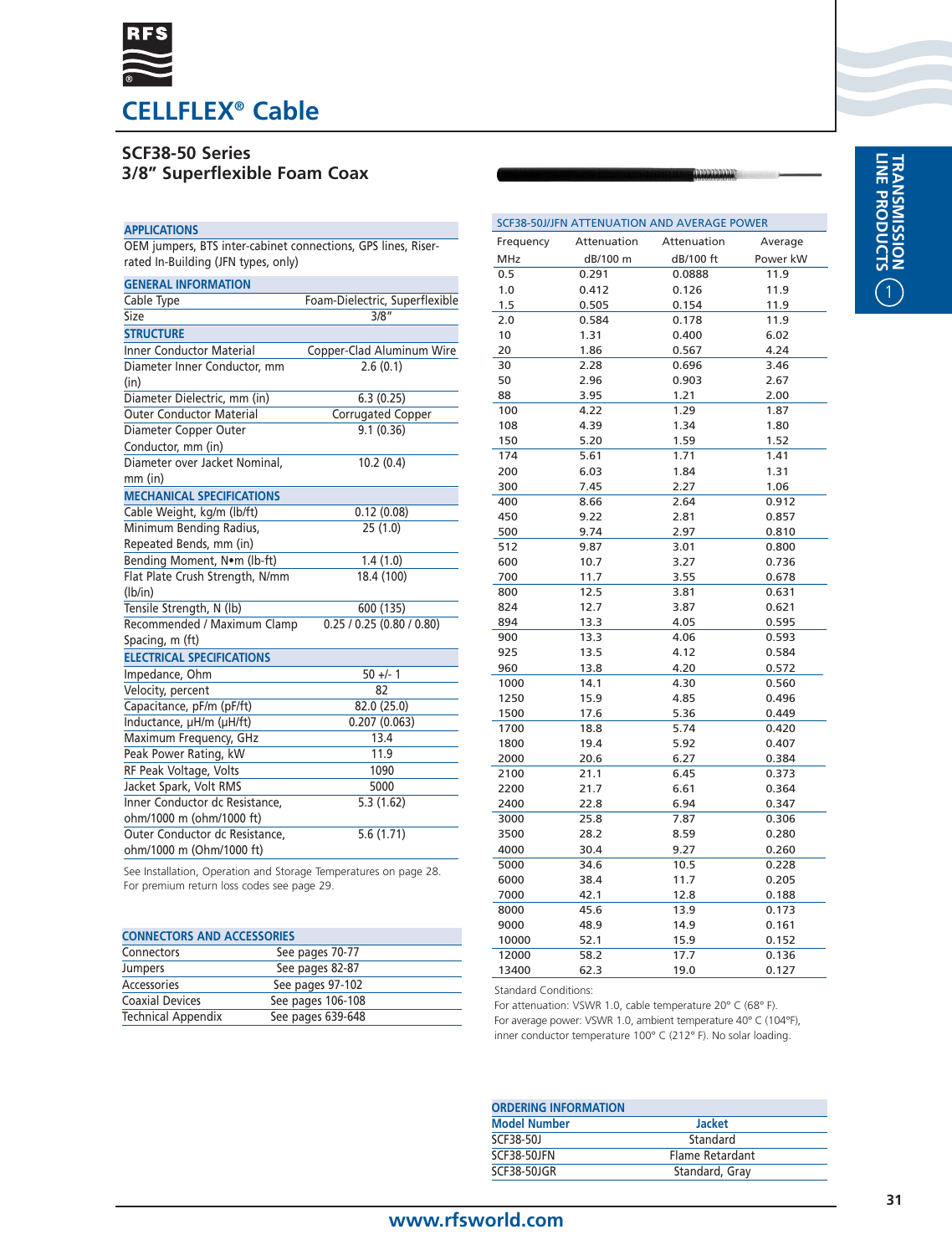

**ANNANN** 

# **CELLFLEX® Cable**

|  | <b>SCF12-50 Series</b>       |  |
|--|------------------------------|--|
|  | 1/2" Superflexible Foam Coax |  |

#### **APPLICATIONS**

OEM jumpers, Main feed transitions to equipment, GPS lines, Riser-rated In-Building (JFN types, only)

| <b>GENERAL INFORMATION</b>       |                                |
|----------------------------------|--------------------------------|
| Cable Type                       | Foam-Dielectric, Superflexible |
| Size                             | 1/2"                           |
| <b>STRUCTURE</b>                 |                                |
| <b>Inner Conductor Material</b>  | Copper-Clad Aluminum Wire      |
| Diameter Inner Conductor, mm     | 3.6(0.14)                      |
| (in)                             |                                |
| Diameter Dielectric, mm (in)     | 8.3(0.33)                      |
| <b>Outer Conductor Material</b>  | Corrugated Copper              |
| Diameter Copper Outer            | 12.3 (0.48)                    |
| Conductor, mm (in)               |                                |
| Diameter over Jacket Nominal,    | 13.7 (0.54)                    |
| mm (in)                          |                                |
| <b>MECHANICAL SPECIFICATIONS</b> |                                |
| Cable Weight, kg/m (lb/ft)       | 0.21(0.14)                     |
| Minimum Bending Radius,          | 32 (1.25)                      |
| Repeated Bends, mm (in)          |                                |
| Bending Moment, Nom (lb-ft)      | 1.8(1.3)                       |
| Flat Plate Crush Strength, N/mm  | 20.4 (110)                     |
| (lb/in)                          |                                |
| Tensile Strength, N (lb)         | 650 (146)                      |
| Recommended / Maximum Clamp      | 0.30 / 0.30 (1.00 / 1.00)      |
| Spacing, m (ft)                  |                                |
| <b>ELECTRICAL SPECIFICATIONS</b> |                                |
| Impedance, Ohm                   | $50 +/- 1$                     |
| Velocity, percent                | 82                             |
| Capacitance, pF/m (pF/ft)        | 82.0 (25.0)                    |
| Inductance, µH/m (µH/ft)         | 0.207(0.063)                   |
| Maximum Frequency, GHz           | 11.7                           |
| Peak Power Rating, kW            | 20.5                           |
| RF Peak Voltage, Volts           | 1430                           |
| Jacket Spark, Volt RMS           | 5000                           |
| Inner Conductor dc Resistance,   | 2.9(0.88)                      |
| ohm/1000 m (ohm/1000 ft)         |                                |
| Outer Conductor dc Resistance,   | 3.4(1.04)                      |
| ohm/1000 m (Ohm/1000 ft)         |                                |

See Installation, Operation and Storage Temperatures on page 28. For premium return loss codes see page 29.

| <b>CONNECTORS AND ACCESSORIES</b> |                   |  |  |  |
|-----------------------------------|-------------------|--|--|--|
| Connectors                        | See pages 70-77   |  |  |  |
| Jumpers                           | See pages 82-87   |  |  |  |
| Accessories                       | See pages 97-102  |  |  |  |
| <b>Coaxial Devices</b>            | See pages 106-108 |  |  |  |
| <b>Technical Appendix</b>         | See pages 639-648 |  |  |  |

| SCF12-50J/JFN ATTENUATION AND AVERAGE POWER |             |             |          |  |
|---------------------------------------------|-------------|-------------|----------|--|
| Frequency                                   | Attenuation | Attenuation | Average  |  |
| <b>MHz</b>                                  | dB/100 m    | dB/100 ft   | Power kW |  |
| 0.5                                         | 0.229       | 0.0697      | 20.5     |  |
| 1.0                                         | 0.324       | 0.0986      | 20.5     |  |
| 1.5                                         | 0.397       | 0.121       | 20.5     |  |
| 2.0                                         | 0.458       | 0.140       | 18.8     |  |
| 10                                          | 1.03        | 0.314       | 8.37     |  |
| 20                                          | 1.46        | 0.446       | 5.90     |  |
| 30                                          | 1.80        | 0.548       | 4.80     |  |
| 50                                          | 2.33        | 0.710       | 3.70     |  |
| 88                                          | 3.11        | 0.949       | 2.77     |  |
| 100                                         | 3.33        | 1.01        | 2.59     |  |
| 108                                         | 3.46        | 1.06        | 2.49     |  |
| 150                                         | 4.10        | 1.25        | 2.10     |  |
| 174                                         | 4.43        | 1.35        | 1.95     |  |
| 200                                         | 4.76        | 1.45        | 1.81     |  |
| 300                                         | 5.89        | 1.79        | 1.46     |  |
| 400                                         | 6.85        | 2.09        | 1.26     |  |
| 450                                         | 7.29        | 2.22        | 1.18     |  |
| 500                                         | 7.71        | 2.35        | 1.12     |  |
| 512                                         | 7.81        | 2.38        | 1.10     |  |
| 600                                         | 8.50        | 2.59        | 1.01     |  |
| 700                                         | 9.23        | 2.81        | 0.934    |  |
| 800                                         | 9.92        | 3.02        | 0.869    |  |
| 824                                         | 10.1        | 3.07        | 0.855    |  |
| 894                                         | 10.5        | 3.21        | 0.818    |  |
| 900                                         | 10.6        | 3.22        | 0.815    |  |
| 925                                         | 10.7        | 3.27        | 0.803    |  |
| 960                                         | 11.0        | 3.34        | 0.787    |  |
| 1000                                        | 11.2        | 3.41        | 0.770    |  |
| 1250                                        | 12.7        | 3.86        | 0.682    |  |
| 1500                                        | 14.0        | 4.26        | 0.616    |  |
| 1700                                        | 15.0        | 4.57        | 0.575    |  |
| 1800                                        | 15.5        | 4.72        | 0.557    |  |
| 2000                                        | 16.4        | 5.01        | 0.525    |  |
| 2100                                        | 16.9        | 5.15        | 0.511    |  |
| 2200                                        | 17.3        | 5.28        | 0.498    |  |
| 2400                                        | 18.2        | 5.55        | 0.474    |  |
| 3000                                        | 20.7        | 6.30        | 0.417    |  |
| 3500                                        | 22.6        | 6.88        | 0.382    |  |
| 4000                                        | 24.4        | 7.4         | 0.353    |  |
| 5000                                        | 27.8        | 8.5         | 0.310    |  |
| 6000                                        | 31.0        | 9.4         | 0.278    |  |
| 7000                                        | 34.0        | 10.4        | 0.254    |  |
| 8000                                        | 36.8        | 11.2        | 0.234    |  |
| 9000                                        | 39.6        | 12.1        | 0.218    |  |
| 10000                                       | 42.3        | 12.9        | 0.204    |  |
| 11700                                       | 46.6        | 14.2        | 0.185    |  |

Standard Conditions:

| <b>ORDERING INFORMATION</b> |                 |  |
|-----------------------------|-----------------|--|
| <b>Model Number</b>         | <b>Jacket</b>   |  |
| SCF12-50J                   | Standard        |  |
| SCF12-50JFN                 | Flame Retardant |  |
| SCF12-50JGR                 | Standard, Gray  |  |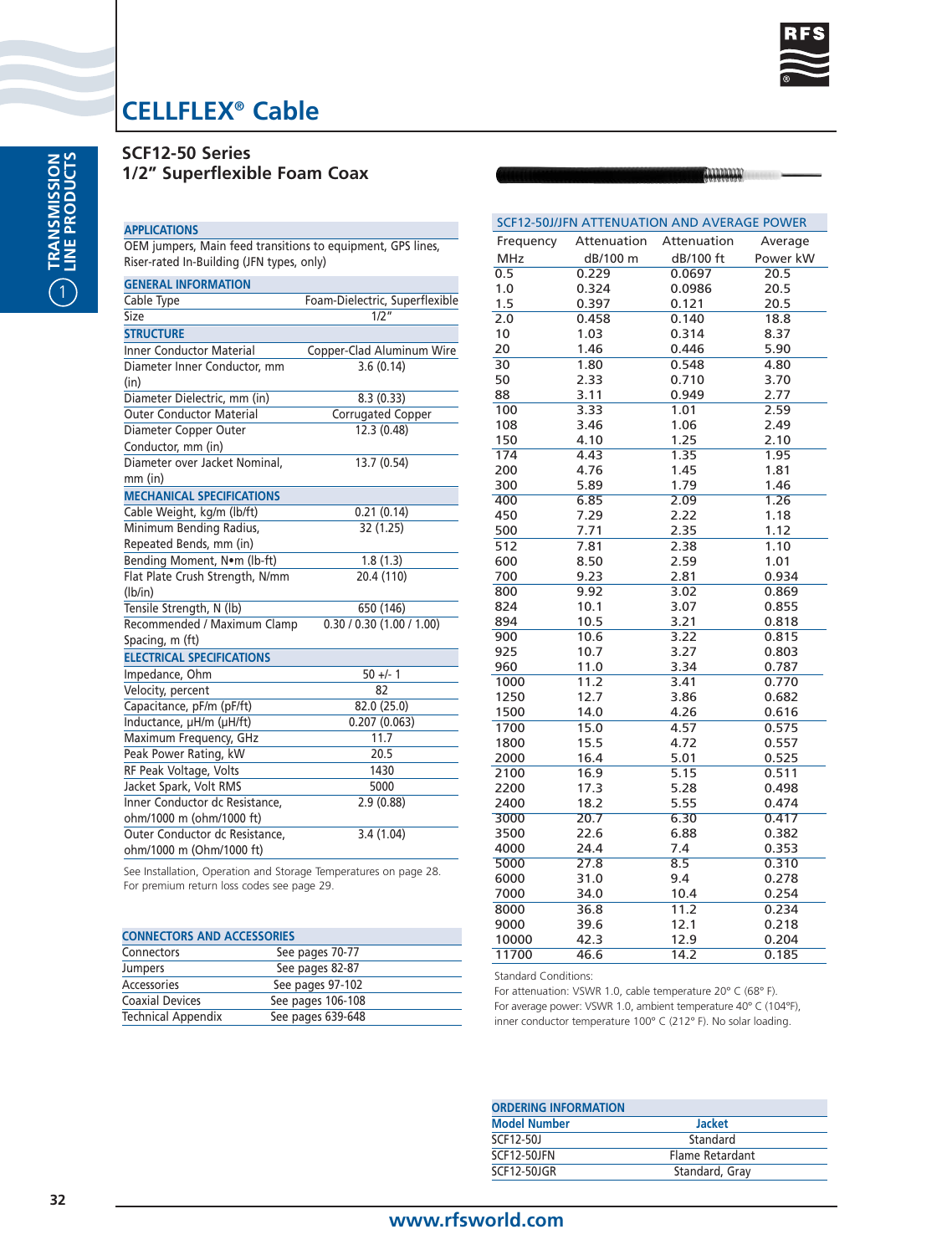

# **UCF78-50A Series 7/8" Ultraflexible Foam Coax**

### **APPLICATIONS**

Main feed line, Riser-rated In-Building (JFN types, only), Jumper for attenuation sensitive application

| <b>GENERAL INFORMATION</b>       |                                |
|----------------------------------|--------------------------------|
| Cable Type                       | Foam-Dielectric, Ultraflexible |
| Size                             | 7/8″                           |
| <b>STRUCTURE</b>                 |                                |
| <b>Inner Conductor Material</b>  | Corrugated Copper Tube         |
| Diameter Inner Conductor, mm     | 9.42 (0.371)                   |
| (in)                             |                                |
| Diameter Dielectric, mm (in)     | 21.1 (0.83)                    |
| <b>Outer Conductor Material</b>  | <b>Corrugated Copper</b>       |
| Diameter Copper Outer            | 24.89 (0.980)                  |
| Conductor, mm (in)               |                                |
| Diameter over Jacket Nominal,    | 27.48 (1.082)                  |
| $mm$ (in)                        |                                |
| <b>MECHANICAL SPECIFICATIONS</b> |                                |
| Cable Weight, kg/m (lb/ft)       | 0.432(0.290)                   |
| Minimum Bending Radius, Single   | 90 (3.5)                       |
| Bend, mm (in)                    |                                |
| Minimum Bending Radius,          | 125(5)                         |
| Repeated Bends, mm (in)          |                                |
| Bending Moment, Nom (lb-ft)      | 13.0 (9.6)                     |
| Flat Plate Crush Strength, N/mm  | 14.3 (80)                      |
| (lb/in)                          |                                |
| Recommended / Maximum Clamp      | $0.8 / 1.0$ (2.75 / 3.25)      |
| Spacing, m (ft)                  |                                |
| <b>ELECTRICAL SPECIFICATIONS</b> |                                |
| Impedance, Ohm                   | $50 +/- 1$                     |
| Velocity, percent                | 88                             |
| Capacitance, pF/m (pF/ft)        | 76 (23.2)                      |
| Inductance, µH/m (µH/ft)         | 0.190(0.058)                   |
| Maximum Frequency, GHz           | 4.9                            |
| Peak Power Rating, kW            | 83                             |
| RF Peak Voltage, Volts           | 2850                           |
| Jacket Spark, Volt RMS           | 8000                           |
| Inner Conductor dc Resistance,   | 2.82(0.86)                     |
| ohm/1000 m (ohm/1000 ft)         |                                |
| Outer Conductor dc Resistance,   | 1.04(0.32)                     |
| ohm/1000 m (Ohm/1000 ft)         |                                |

| UCF78-50JA/JFNA ATTENUATION AND AVERAGE POWER |              |              |              |  |
|-----------------------------------------------|--------------|--------------|--------------|--|
| Frequency                                     | Attenuation  | Attenuation  | Average      |  |
| <b>MHz</b>                                    | dB/100 m     | dB/100 ft    | Power kW     |  |
| 0.5                                           | 0.0841       | 0.0256       | 83.0         |  |
| 1.0                                           | 0.119        | 0.0363       | 83.0         |  |
| 1.5                                           | 0.146        | 0.0445       | 69.4         |  |
| 2.0                                           | 0.169        | 0.0514       | 60.0         |  |
| 10                                            | 0.379        | 0.116        | 26.7         |  |
| 20                                            | 0.539        | 0.164        | 18.8         |  |
| 30                                            | 0.66         | 0.202        | 15.3         |  |
| 50                                            | 0.86         | 0.262        | 11.8         |  |
| 88                                            | 1.15         | 0.351        | 8.80         |  |
| 100                                           | 1.23         | 0.375        | 8.24         |  |
| 108                                           | 1.28         | 0.390        | 7.91         |  |
| 150                                           | 1.52         | 0.462        | 6.67         |  |
| 174                                           | 1.64         | 0.500        | 6.17         |  |
| 200                                           | 1.76         | 0.537        | 5.74         |  |
| 300                                           | 2.18         | 0.665        | 4.64         |  |
| 400                                           | 2.54         | 0.775        | 3.98         |  |
| 450                                           | 2.71         | 0.826        | 3.74         |  |
| 500                                           | 2.87         | 0.874        | 3.53         |  |
| 512                                           | 2.90         | 0.885        | 3.49         |  |
| 600                                           | 3.16         | 0.964        | 3.20         |  |
| 700                                           | 3.44<br>3.70 | 1.05<br>1.13 | 2.94<br>2.74 |  |
| 800<br>824                                    | 3.76         | 1.15         | 2.69         |  |
| 894                                           | 3.93         | 1.20         | 2.57         |  |
| 900                                           | 3.94         | 1.20         | 2.57         |  |
| 925                                           | 4.00         | 1.22         | 2.53         |  |
| 960                                           | 4.09         | 1.25         | 2.48         |  |
| 1000                                          | 4.18         | 1.27         | 2.42         |  |
| 1250                                          | 4.73         | 1.44         | 2.14         |  |
| 1500                                          | 5.24         | 1.60         | 1.93         |  |
| 1700                                          | 5.62         | 1.71         | 1.80         |  |
| 1800                                          | 5.81         | 1.77         | 1.74         |  |
| 2000                                          | 6.16         | 1.88         | 1.64         |  |
| 2100                                          | 6.34         | 1.93         | 1.60         |  |
| 2200                                          | 6.51         | 1.98         | 1.56         |  |
| 2400                                          | 6.84         | 2.09         | 1.48         |  |
| 3000                                          | 7.79         | 2.37         | 1.30         |  |
| 3500                                          | 8.52         | 2.60         | 1.19         |  |
| 4000                                          | 9.22         | 2.81         | 1.10         |  |
| 4900                                          | 10.4         | 3.17         | 0.97         |  |

See Installation, Operation and Storage Temperatures on page 28. For premium return loss codes see page 29.

| <b>CONNECTORS AND ACCESSORIES</b> |                   |  |  |
|-----------------------------------|-------------------|--|--|
| Connectors                        | See pages 70-77   |  |  |
| <b>Jumpers</b>                    | See pages 82-87   |  |  |
| Accessories                       | See pages 97-102  |  |  |
| <b>Coaxial Devices</b>            | See pages 106-108 |  |  |
| <b>Technical Appendix</b>         | See pages 639-648 |  |  |

| <b>Standard Conditions:</b>                                 |  |  |
|-------------------------------------------------------------|--|--|
| For attenuation: VSWR 1.0, cable temperature 20° C (68° F). |  |  |
|                                                             |  |  |

For average power: VSWR 1.0, ambient temperature 40° C (104°F), inner conductor temperature 100° C (212° F). No solar loading.

| <b>ORDERING INFORMATION</b> |                 |  |
|-----------------------------|-----------------|--|
| <b>Model Number</b>         | <b>Jacket</b>   |  |
| UCF78-50JA-P*               | Standard        |  |
| UCF78-50JFNA-P*             | Flame Retardant |  |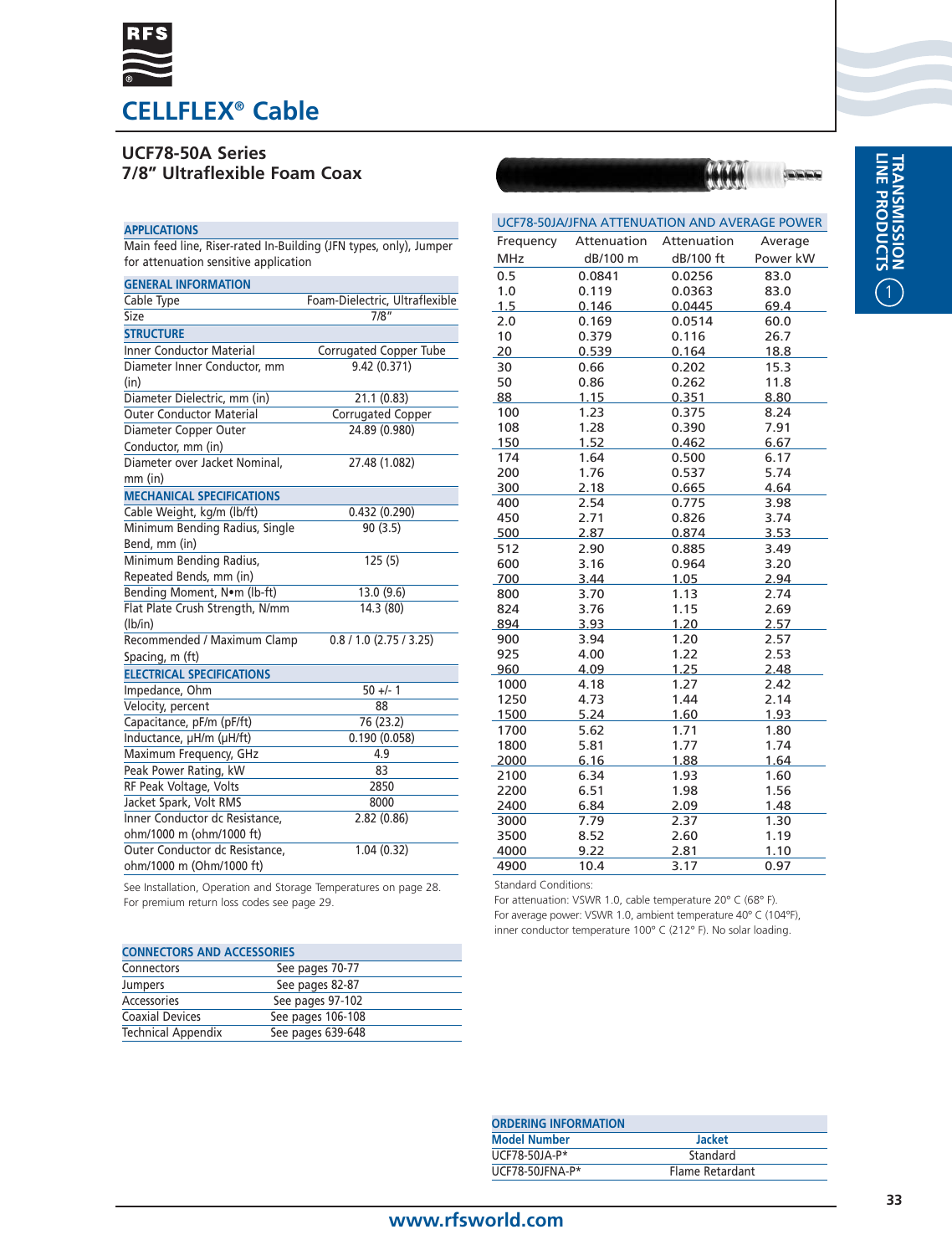

**UCF114-50A Series 1-1/4" Ultraflexible Foam Coax**

### **APPLICATIONS**

Main feed line, Riser-rated In-Building (JFN types, only)

| <b>GENERAL INFORMATION</b>       |                                |
|----------------------------------|--------------------------------|
| Cable Type                       | Foam-Dielectric, Ultraflexible |
| Size                             | $1 - 1/4"$                     |
| <b>STRUCTURE</b>                 |                                |
| <b>Inner Conductor Material</b>  | Corrugated Copper Tube         |
| Diameter Inner Conductor, mm     | 13.6 (0.54)                    |
| (in)                             |                                |
| Diameter Dielectric, mm (in)     | 31.2 (1.23)                    |
| <b>Outer Conductor Material</b>  | Corrugated Copper              |
| Diameter Copper Outer            | 36.0 (1.42)                    |
| Conductor, mm (in)               |                                |
| Diameter over Jacket Nominal,    | 39.0 (1.54)                    |
| mm (in)                          |                                |
| <b>MECHANICAL SPECIFICATIONS</b> |                                |
| Cable Weight, kg/m (lb/ft)       | 0.81(0.55)                     |
| Minimum Bending Radius, Single   | 150 (6.0)                      |
| Bend, mm (in)                    |                                |
| Minimum Bending Radius,          | 250 (10)                       |
| Repeated Bends, mm (in)          |                                |
| Bending Moment, Nom (lb-ft)      | 36.0 (25.6)                    |
| Flat Plate Crush Strength, N/mm  | 25.5 (140)                     |
| (lb/in)                          |                                |
| Tensile Strength, N (lb)         | 2900 (650)                     |
| Recommended / Maximum Clamp      | 1.0 / 1.2 (3.25 / 4.0)         |
| Spacing, m (ft)                  |                                |
| <b>ELECTRICAL SPECIFICATIONS</b> |                                |
| Impedance, Ohm                   | $50 +/- 1$                     |
| Velocity, percent                | 89                             |
| Capacitance, pF/m (pF/ft)        | 75 (22.9)                      |
| Inductance, µH/m (µH/ft)         | 0.184(0.056)                   |
| Maximum Frequency, GHz           | 3.6                            |
| Peak Power Rating, kW            | 178                            |
| RF Peak Voltage, Volts           | 4200                           |
| Jacket Spark, Volt RMS           | 10000                          |
| Inner Conductor dc Resistance,   | 2.20(0.67)                     |
| ohm/1000 m (ohm/1000 ft)         |                                |
| Outer Conductor dc Resistance,   | 0.62(0.19)                     |
| ohm/1000 m (Ohm/1000 ft)         |                                |

| UCF114-50JA/JFNA ATTENUATION AND AVERAGE POWER |              |                |              |  |
|------------------------------------------------|--------------|----------------|--------------|--|
| Frequency                                      | Attenuation  | Attenuation    | Average      |  |
| <b>MHz</b>                                     | dB/100 m     | dB/100 ft      | Power kW     |  |
| 0.5                                            | 0.0597       | 0.0182         | 178          |  |
| 1.0                                            | 0.0846       | 0.0258         | 131          |  |
| 1.5                                            | 0.104        | 0.0316         | 107          |  |
| 2.0                                            | 0.120        | 0.0366         | 92.2         |  |
| 10                                             | 0.271        | 0.0825         | 40.8         |  |
| 20                                             | 0.386        | 0.118          | 28.7         |  |
| 30                                             | 0.475        | 0.145          | 23.3         |  |
| 50                                             | 0.619        | 0.189          | 17.9         |  |
| 88                                             | 0.831        | 0.253          | 13.3         |  |
| 100                                            | 0.889        | 0.271          | 12.4         |  |
| 108                                            | 0.926        | 0.282          | 11.9         |  |
| 150                                            | 1.10         | 0.336          | 10.0         |  |
| 174                                            | 1.19         | 0.364          | 9.26         |  |
| 200                                            | 1.29         | 0.392          | 8.60         |  |
| 300                                            | 1.60         | 0.488          | 6.90         |  |
| 400                                            | 1.87         | 0.571          | 5.90         |  |
| 450                                            | 2.00         | 0.610          | 5.53         |  |
| 500                                            | 2.12         | 0.646          | 5.21         |  |
| 512                                            | 2.15         | 0.655          | 5.14         |  |
| 600                                            | 2.35         | 0.716          | 4.71         |  |
| 700                                            | 2.56         | 0.781          | 4.32         |  |
| 800                                            | 2.76         | 0.842          | 4.00         |  |
| 824                                            | 2.81         | 0.857          | 3.93         |  |
| 894                                            | 2.94         | 0.897          | 3.75         |  |
| 900                                            | 2.96         | 0.901          | 3.74         |  |
| 925                                            | 3.00         | 0.915          | 3.68         |  |
| 960                                            | 3.07<br>3.14 | 0.935<br>0.957 | 3.60         |  |
| 1000<br>1250                                   | 3.57         | 1.09           | 3.52<br>3.09 |  |
| 1500                                           | 3.98         | 1.21           | 2.78         |  |
| 1700                                           | 4.28         | 1.31           | 2.58         |  |
| 1800                                           | 4.43         | 1.35           | 2.49         |  |
| 2000                                           | 4.72         | 1.44           | 2.34         |  |
| 2100                                           | 4.86         | 1.48           | 2.27         |  |
| 2200                                           | 5.00         | 1.52           | 2.21         |  |
| 2400                                           | 5.27         | 1.61           | 2.10         |  |
| 3000                                           | 6.05         | 1.84           | 1.83         |  |
| 3300                                           | 6.42         | 1.96           | 1.72         |  |
|                                                |              |                |              |  |

Standard Conditions:

For attenuation: VSWR 1.0, cable temperature 20° C (68° F). For average power: VSWR 1.0, ambient temperature 40° C (104°F), inner conductor temperature 100° C (212° F). No solar loading.

| <b>CONNECTORS AND ACCESSORIES</b> |                   |  |  |
|-----------------------------------|-------------------|--|--|
| Connectors                        | See pages 70-77   |  |  |
| <b>Jumpers</b>                    | See pages 82-87   |  |  |
| Accessories                       | See pages 97-102  |  |  |
| <b>Coaxial Devices</b>            | See pages 106-108 |  |  |
| <b>Technical Appendix</b>         | See pages 639-648 |  |  |

| <b>ORDERING INFORMATION</b> |                 |  |
|-----------------------------|-----------------|--|
| <b>Model Number</b>         | <b>Jacket</b>   |  |
| UCF114-50JA-P*              | Standard        |  |
| $UCF114-50JFNA-P*$          | Flame Retardant |  |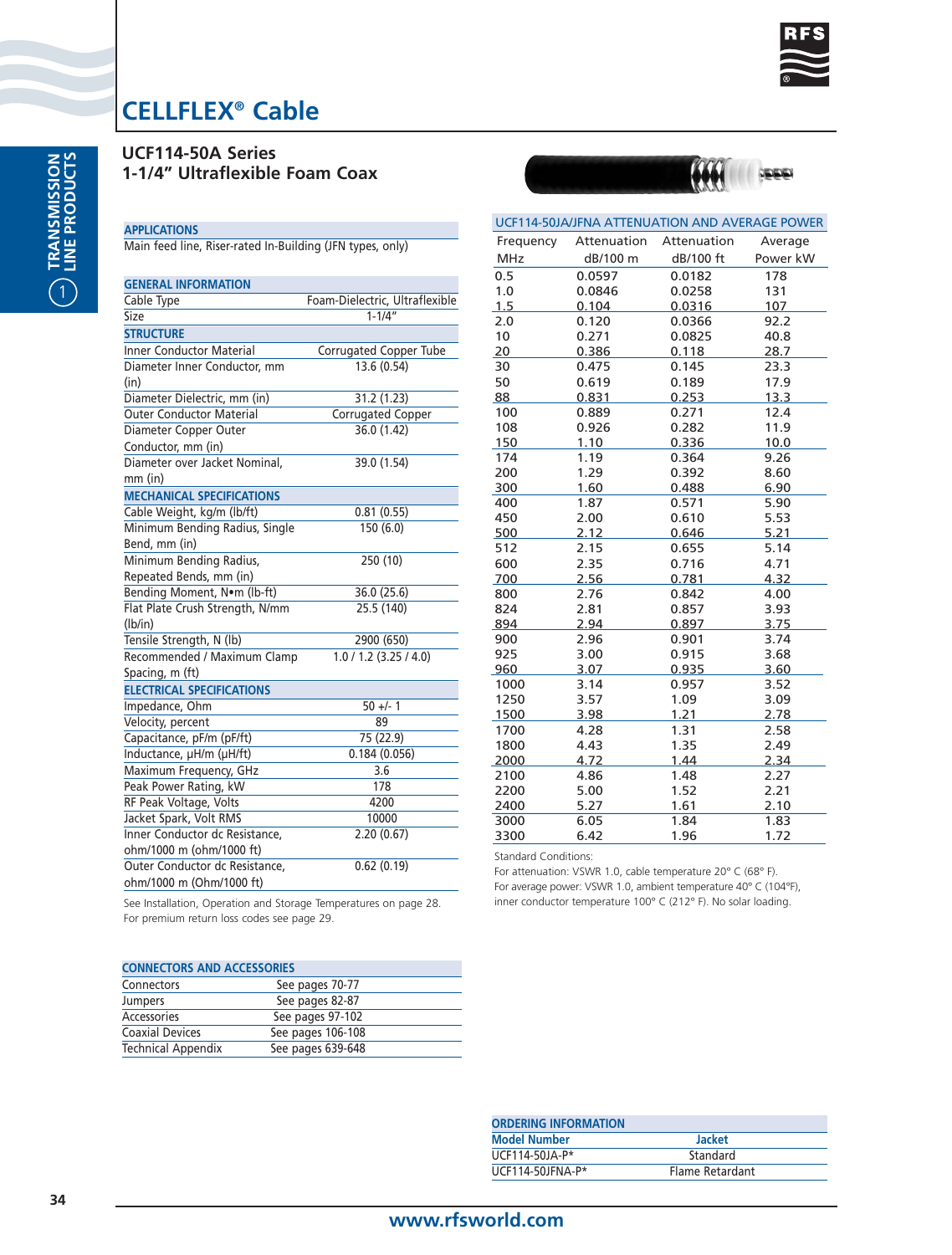

## **UCF114-50A Series 1-1/4" Premium Attenuation Ultraflexible Low-Loss Foam Coax**

#### **APPLICATIONS**

Main feed line, Riser-rated In-Building (JFN types, only)

| <b>GENERAL INFORMATION</b>       |                             |
|----------------------------------|-----------------------------|
| Cable Type                       | Foam-Dielectric, Corrugated |
| Size                             | $1 - 1/4''$                 |
| <b>STRUCTURE</b>                 |                             |
| <b>Inner Conductor Material</b>  | Corrugated Copper Tube      |
| Diameter Inner Conductor, mm     | 13.8(0.55)                  |
| (in)                             |                             |
| Diameter Dielectric, mm (in)     | 31.0(1.22)                  |
| <b>Outer Conductor Material</b>  | Corrugated Copper           |
| Diameter Copper Outer            | 36.0 (1.42)                 |
| Conductor, mm (in)               |                             |
| Diameter over Jacket Nominal,    | 39.0 (1.54)                 |
| mm (in)                          |                             |
| <b>MECHANICAL SPECIFICATIONS</b> |                             |
| Cable Weight, kg/m (lb/ft)       | 0.79(0.53)                  |
| Minimum Bending Radius, Single   | 150 (6.0)                   |
| Bend, mm (in)                    |                             |
| Minimum Bending Radius,          | 250 (10)                    |
| Repeated Bends, mm (in)          |                             |
| Bending Moment, Nom (lb-ft)      | 36.0 (25.6)                 |
| Flat Plate Crush Strength, N/mm  | 25.5 (140)                  |
| (lb/in)                          |                             |
| Tensile Strength, N (lb)         | 2900 (650)                  |
| Recommended / Maximum Clamp      | 1.0 / 1.2 (3.25 / 4.0)      |
| Spacing, m (ft)                  |                             |
| <b>ELECTRICAL SPECIFICATIONS</b> |                             |
| Impedance, Ohm                   | $50 +/- 1$                  |
| Velocity, percent                | 89                          |
| Capacitance, pF/m (pF/ft)        | 75 (22.9)                   |
| Inductance, µH/m (µH/ft)         | 0.184(0.056)                |
| Maximum Frequency, GHz           | 3.3                         |
| Peak Power Rating, kW            | 178                         |
| RF Peak Voltage, Volts           | 4200                        |
| Jacket Spark, Volt RMS           | 10000                       |
| Inner Conductor dc Resistance,   | 1.94 (0.59)                 |
| ohm/1000 m (ohm/1000 ft)         |                             |
| Outer Conductor dc Resistance,   | 0.55(0.17)                  |
| ohm/1000 m (Ohm/1000 ft)         |                             |

See Installation, Operation and Storage Temperatures on page 28. For premium return loss codes see page 29.

### **CONNECTORS AND ACCESSORIES**

| Connectors                | See pages 70-77   |  |
|---------------------------|-------------------|--|
| <b>Jumpers</b>            | See pages 82-87   |  |
| Accessories               | See pages 97-102  |  |
| <b>Coaxial Devices</b>    | See pages 106-108 |  |
| <b>Technical Appendix</b> | See pages 639-648 |  |



| UCF114-50JA/JFNA PREMIUM             |             |             |          |
|--------------------------------------|-------------|-------------|----------|
| <b>ATTENUATION AND AVERAGE POWER</b> |             |             |          |
| Frequency                            | Attenuation | Attenuation | Average  |
| <b>MHz</b>                           | dB/100 m    | dB/100 ft   | Power kW |
| 0.5                                  | 0.059       | 0.018       | 178      |
| 1.0                                  | 0.084       | 0.026       | 128      |
| 1.5                                  | 0.103       | 0.032       | 104      |
| 2.0                                  | 0.119       | 0.036       | 90.1     |
| 10                                   | 0.269       | 0.082       | 40.0     |
| 20                                   | 0.382       | 0.120       | 28.1     |
| 30                                   | 0.470       | 0.143       | 22.9     |
| 50                                   | 0.611       | 0.186       | 17.6     |
| 88                                   | 0.819       | 0.250       | 13.1     |
| 100                                  | 0.875       | 0.267       | 12.3     |
| 108                                  | 0.911       | 0.278       | 11.8     |
| 150                                  | 1.08        | 0.330       | 9.93     |
| 174                                  | 1.17        | 0.357       | 9.19     |
| 200                                  | 1.26        | 0.384       | 8.54     |
| 300                                  | 1.56        | 0.476       | 6.88     |
| 400                                  | 1.82        | 0.556       | 5.89     |
| 450                                  | 1.95        | 0.593       | 5.53     |
| 500                                  | 2.06        | 0.628       | 5.22     |
| 512                                  | 2.09        | 0.636       | 5.15     |
| 600                                  | 2.28        | 0.694       | 4.72     |
| 700                                  | 2.48        | 0.755       | 4.34     |
| 800                                  | 2.67        | 0.813       | 4.03     |
| 824                                  | 2.71        | 0.827       | 3.96     |
| 894                                  | 2.84        | 0.865       | 3.79     |
| 900                                  | 2.85        | 0.868       | 3.77     |
| 925                                  | 2.89        | 0.882       | 3.72     |
| 960                                  | 2.95        | 0.900       | 3.64     |
| 1000                                 | 3.02        | 0.921       | 3.56     |
| 1250                                 | 3.43        | 1.05        | 3.14     |
| 1500                                 | 3.80        | 1.16        | 2.83     |
| 1800                                 | 4.22        | 1.29        | 2.54     |
| 2000                                 | 4.49        | 1.37        | 3.39     |
| 2200                                 | 4.75        | 1.45        | 2.26     |
| 2300                                 | 4.87        | 1.49        | 2.21     |
| 3000                                 | 5.71        | 1.74        | 1.88     |
| 3300                                 | 6.04        | 1.84        | 1.78     |

Standard Conditions:

| <b>ORDERING INFORMATION</b> |                 |  |
|-----------------------------|-----------------|--|
| <b>Model Number</b>         | <b>Jacket</b>   |  |
| $UCF114-50IA-A*$            | Standard        |  |
| UCF114-50JFNA-A*            | Flame Retardant |  |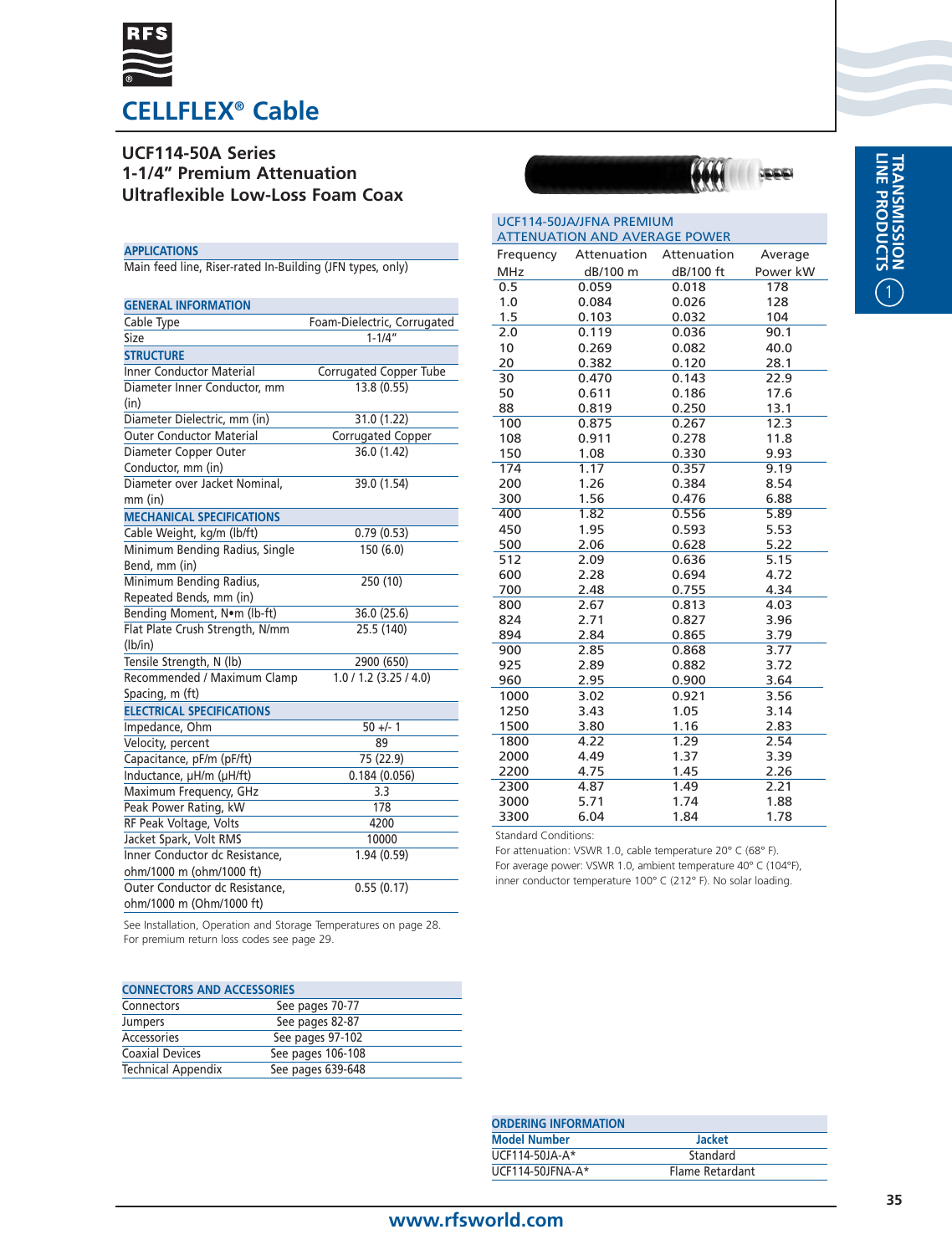

6666666

# **CELLFLEX® Cable**

**LCF14-50 Series 1/4" Low-Loss Foam Coax**

### **APPLICATIONS**

OEM jumpers, BTS inter-cabinet connections, GPS lines, Riserrated In-Building (JFN types, only), Microwave IF cabling

| <b>GENERAL INFORMATION</b>       |                             |
|----------------------------------|-----------------------------|
| Cable Type                       | Foam-Dielectric, Corrugated |
| Size                             | 1/4"                        |
| <b>STRUCTURE</b>                 |                             |
| <b>Inner Conductor Material</b>  | Copper-Clad Aluminum Wire   |
| Diameter Inner Conductor, mm     | 2.4(0.09)                   |
| (in)                             |                             |
| Diameter Dielectric, mm (in)     | 6.0(0.24)                   |
| <b>Outer Conductor Material</b>  | Corrugated Copper           |
| Diameter Copper Outer            | 7.5(0.3)                    |
| Conductor, mm (in)               |                             |
| Diameter over Jacket Nominal,    | 10(0.39)                    |
| $mm$ (in)                        |                             |
| <b>MECHANICAL SPECIFICATIONS</b> |                             |
| Cable Weight, kg/m (lb/ft)       | 0.11(0.074)                 |
| Minimum Bending Radius, Single   | 40(1.6)                     |
| Bend, mm (in)                    |                             |
| Minimum Bending Radius,          | 120(5)                      |
| Repeated Bends, mm (in)          |                             |
| Bending Moment, Nom (lb-ft)      | 1.9(1.4)                    |
| Flat Plate Crush Strength, N/mm  | 14 (80)                     |
| (lb/in)                          |                             |
| Tensile Strength, N (lb)         | 890 (200)                   |
| Recommended / Maximum Clamp      | 0.5 / 1.0 (1.75 / 3.25)     |
| Spacing, m (ft)                  |                             |
| <b>ELECTRICAL SPECIFICATIONS</b> |                             |
| Impedance, Ohm                   | $50 +/- 1.5$                |
| Velocity, percent                | 83                          |
| Capacitance, pF/m (pF/ft)        | 80 (24)                     |
| Inductance, µH/m (µH/ft)         | 0.205(0.063)                |
| Maximum Frequency, GHz           | 15.8                        |
| Peak Power Rating, kW            | 10.9                        |
| RF Peak Voltage, Volts           | 1050                        |
| Jacket Spark, Volt RMS           | 5000                        |
| Inner Conductor dc Resistance,   | 6.1(1.86)                   |
| ohm/1000 m (ohm/1000 ft)         |                             |
| Outer Conductor dc Resistance,   | 3.5(1.25)                   |
| ohm/1000 m (Ohm/1000 ft)         |                             |

See Installation, Operation and Storage Temperatures on page 28. For premium return loss codes see page 29.

| <b>CONNECTORS AND ACCESSORIES</b> |                   |  |
|-----------------------------------|-------------------|--|
| Connectors                        | See pages 70-77   |  |
| Jumpers                           | See pages 82-87   |  |
| Accessories                       | See pages 97-102  |  |
| <b>Coaxial Devices</b>            | See pages 106-108 |  |
| <b>Technical Appendix</b>         | See pages 639-648 |  |

|              |              | LCF14-50J/JFN ATTENUATION AND AVERAGE POWER |                |
|--------------|--------------|---------------------------------------------|----------------|
| Frequency    | Attenuation  | Attenuation                                 | Average        |
| <b>MHz</b>   | dB/100 m     | dB/100 ft                                   | Power kW       |
| 0.5          | 0.291        | 0.0887                                      | 10.9           |
| 1.0          | 0.412        | 0.126                                       | 10.9           |
| 1.5          | 0.505        | 0.154                                       | 10.9           |
| 2.0          | 0.583        | 0.178                                       | 10.9           |
| 10           | 1.31         | 0.399                                       | 5.56           |
| 20           | 1.86         | 0.566                                       | 3.92           |
| 30           | 2.28         | 0.695                                       | 3.20           |
| 50           | 2.95         | 0.900                                       | 2.47           |
| 88           | 3.94         | 1.20                                        | 1.85           |
| 100          | 4.20         | 1.28                                        | 1.73           |
| 108          | 4.37         | 1.33                                        | 1.67           |
| 150          | 5.17         | 1.58                                        | 1.41           |
| 174          | 5.58         | 1.70                                        | 1.30           |
| 200          | 6.00         | 1.83                                        | 1.21           |
| 300          | 7.40         | 2.25                                        | 0.985          |
| 400          | 8.59         | 2.62                                        | 0.848          |
| 450          | 9.13         | 2.78                                        | 0.798          |
| 500          | 9.65         | 2.94                                        | 0.755          |
| 512          | 9.77         | 2.98                                        | 0.745          |
| 600          | 10.6         | 3.24                                        | 0.686          |
| 700          | 11.5         | 3.51                                        | 0.632          |
| 800          | 12.4         | 3.77                                        | 0.589          |
| 824          | 12.6         | 3.83                                        | 0.580          |
| 894          | 13.1         | 4.00                                        | 0.556          |
| 900          | 13.2         | 4.01                                        | 0.554          |
| 925          | 13.4         | 4.07                                        | 0.546          |
| 960          | 13.6         | 4.15                                        | 0.535          |
| 1000         | 13.9         | 4.24                                        | 0.523          |
| 1250         | 15.7         | 4.78                                        | 0.464          |
| 1500         | 17.3         | 5.27                                        | 0.421          |
| 1700         | 18.5         | 5.64                                        | 0.393          |
| 1800         | 19.1         | 5.82                                        | 0.381          |
| 2000<br>2100 | 20.2<br>20.8 | 6.16                                        | 0.360<br>0.351 |
| 2200         | 21.3         | 6.33<br>6.49                                | 0.342          |
| 2400         | 22.4         | 6.81                                        | 0.326          |
| 3000         | 25.3         | 7.70                                        | 0.288          |
| 3500         | 27.5         | 8.39                                        | 0.265          |
| 4000         | 29.7         | 9.05                                        | 0.245          |
| 5000         | 33.7         | 10.3                                        | 0.216          |
| 6000         | 37.4         | 11.4                                        | 0.195          |
| 7000         | 40.8         | 12.4                                        | 0.178          |
| 8000         | 44.1         | 13.5                                        | 0.165          |
| 9000         | 47.3         | 14.4                                        | 0.154          |
| 10000        | 50.3         | 15.3                                        | 0.145          |
| 12000        | 56.1         | 17.1                                        | 0.130          |
| 14000        | 61.5         | 18.8                                        | 0.118          |
| 15800        | 66.2         | 20.2                                        | 0.110          |

Standard Conditions:

| <b>ORDERING INFORMATION</b> |                 |
|-----------------------------|-----------------|
| <b>Model Number</b>         | <b>Jacket</b>   |
| LCF14-501                   | Standard        |
| LCF14-50JFN                 | Flame Retardant |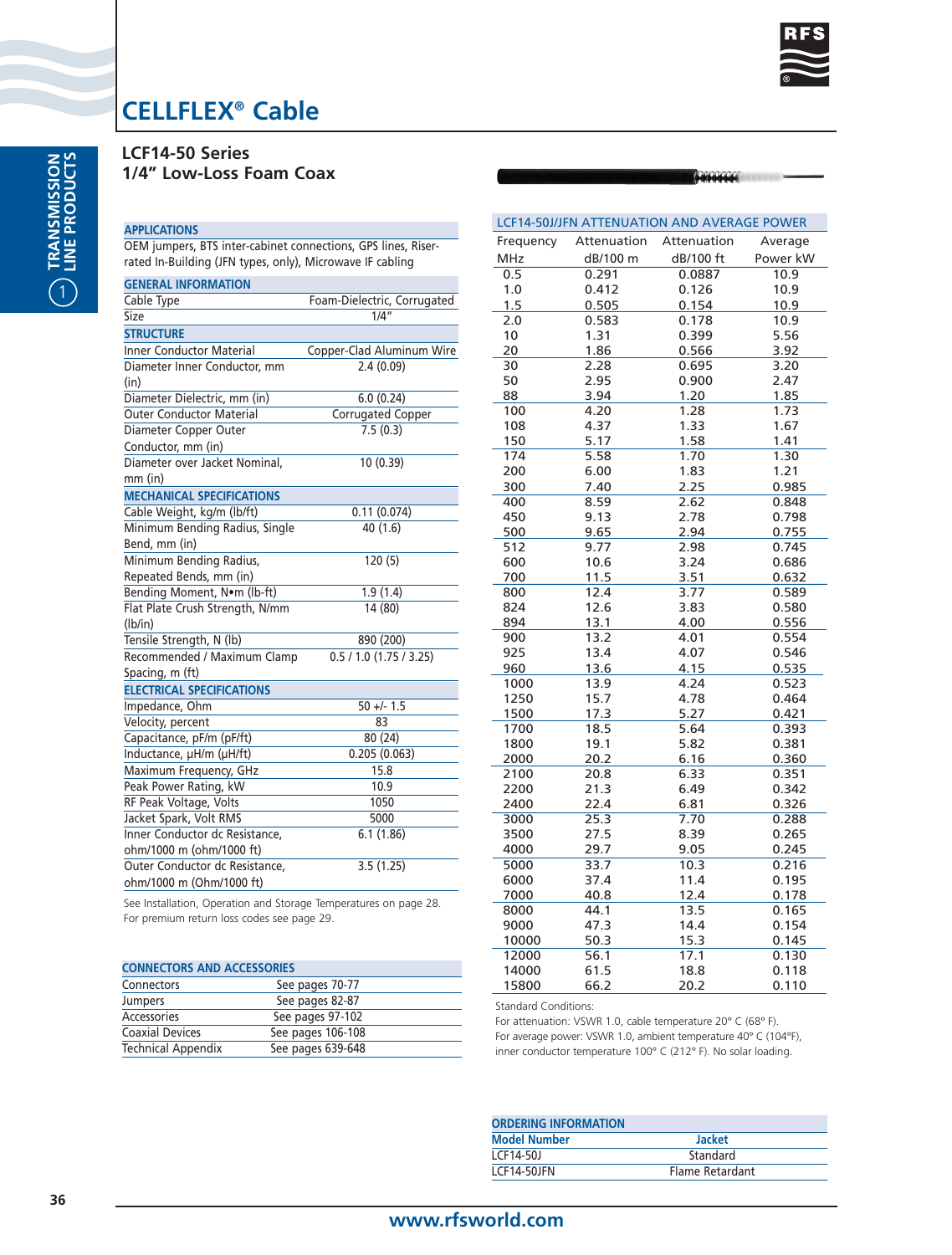

# **LCF38-50 Series**

**3/8" Low-Loss Foam Coax**

### **APPLICATIONS**

OEM jumpers, BTS inter-cabinet connections, GPS lines, Riserrated In-Building (JFN types, only), Microwave IF cabling

| <b>GENERAL INFORMATION</b>       |                             |
|----------------------------------|-----------------------------|
| Cable Type                       | Foam-Dielectric, Corrugated |
| Size                             | 3/8"                        |
| <b>STRUCTURE</b>                 |                             |
| <b>Inner Conductor Material</b>  | Copper-Clad Aluminum Wire   |
| Diameter Inner Conductor, mm     | 3.1(0.12)                   |
| (in)                             |                             |
| Diameter Dielectric, mm (in)     | 7.2 (0.28)                  |
| <b>Outer Conductor Material</b>  | <b>Corrugated Copper</b>    |
| Diameter Copper Outer            | 9.5(0.37)                   |
| Conductor, mm (in)               |                             |
| Diameter over Jacket Nominal,    | 11.2 (0.44)                 |
| $mm$ (in)                        |                             |
| <b>MECHANICAL SPECIFICATIONS</b> |                             |
| Cable Weight, kg/m (lb/ft)       | 0.12(0.08)                  |
| Minimum Bending Radius, Single   | 50(2)                       |
| Bend, mm (in)                    |                             |
| Minimum Bending Radius,          | 95 (4)                      |
| Repeated Bends, mm (in)          |                             |
| Bending Moment, Nom (lb-ft)      | 1.9(1.4)                    |
| Flat Plate Crush Strength, N/mm  | 20.4 (110)                  |
| (lb/in)                          |                             |
| Tensile Strength, N (lb)         | 530 (119)                   |
| Recommended / Maximum Clamp      | 0.5 / 1.0 (1.75 / 3.25)     |
| Spacing, m (ft)                  |                             |
| <b>ELECTRICAL SPECIFICATIONS</b> |                             |
| Impedance, Ohm                   | $50 +/- 1.5$                |
| Velocity, percent                | 88                          |
| Capacitance, pF/m (pF/ft)        | 76.0 (23.2)                 |
| Inductance, µH/m (µH/ft)         | 0.190(0.058)                |
| Maximum Frequency, GHz           | 13.5                        |
| Peak Power Rating, kW            | 15.4                        |
| RF Peak Voltage, Volts           | 1240                        |
| Jacket Spark, Volt RMS           | 5000                        |
| Inner Conductor dc Resistance,   | 3.8(1.16)                   |
| ohm/1000 m (ohm/1000 ft)         |                             |
| Outer Conductor dc Resistance,   | 2.9(0.88)                   |
| ohm/1000 m (Ohm/1000 ft)         |                             |

| 200   | 4.89 | 1.49 | 1.48  |
|-------|------|------|-------|
| 300   | 6.02 | 1.84 | 1.20  |
| 400   | 7.00 | 2.13 | 1.04  |
| 450   | 7.44 | 2.27 | 0.975 |
| 500   | 7.86 | 2.40 | 0.923 |
| 512   | 7.96 | 2.43 | 0.911 |
| 600   | 8.65 | 2.64 | 0.838 |
| 700   | 9.38 | 2.86 | 0.773 |
| 800   | 10.1 | 3.07 | 0.720 |
| 824   | 10.2 | 3.12 | 0.709 |
| 894   | 10.7 | 3.25 | 0.679 |
| 900   | 10.7 | 3.27 | 0.677 |
| 925   | 10.9 | 3.31 | 0.667 |
| 960   | 11.1 | 3.38 | 0.654 |
| 1000  | 11.3 | 3.45 | 0.640 |
| 1250  | 12.8 | 3.89 | 0.568 |
| 1500  | 14.1 | 4.29 | 0.515 |
| 1700  | 15.1 | 4.59 | 0.481 |
| 1800  | 15.5 | 4.74 | 0.467 |
| 2000  | 16.5 | 5.01 | 0.441 |
| 2100  | 16.9 | 5.15 | 0.429 |
| 2200  | 17.3 | 5.28 | 0.418 |
| 2400  | 18.2 | 5.54 | 0.399 |
| 3000  | 20.6 | 6.26 | 0.353 |
| 3500  | 22.4 | 6.82 | 0.324 |
| 4000  | 24.1 | 7.35 | 0.301 |
| 5000  | 27.4 | 8.34 | 0.265 |
| 6000  | 30.3 | 9.25 | 0.239 |
| 7000  | 33.2 | 10.1 | 0.219 |
| 8000  | 35.8 | 10.9 | 0.202 |
| 9000  | 38.4 | 11.7 | 0.189 |
| 10000 | 40.8 | 12.4 | 0.178 |
| 12000 | 45.5 | 13.9 | 0.159 |
| 13500 | 48.8 | 14.9 | 0.149 |

LCF38-50J/JFN ATTENUATION AND AVERAGE POWER

0.5 0.237 0.0724 15.4<br>1.0 0.336 0.102 15.4 1.0 0.336 0.102 15.4

10 1.07 0.325 6.79<br>20 1.51 0.461 4.79 20 1.51 0.461 4.79<br>30 1.86 0.566 3.90

50 2.41 0.734 3.01 88 3.21 0.978 2.26<br>100 3.43 1.04 2.12 100 3.43 1.04 2.12 108 3.56 1.09 2.04 150 4.21 1.29 1.72 174 4.55 1.39 1.59

Attenuation dB/100 ft

16161616161

0.476 0.145 15.2

Average Power kW<br>15.4

Attenuation  $\frac{\text{dB}/100 \text{ m}}{0.237}$ 

1.5 0.412 0.125<br>2.0 0.476 0.145

30 1.86 0.566<br>50 2.41 0.734

Frequency  $\frac{\text{MHz}}{0.5}$ 

See Installation, Operation and Storage Temperatures on page 28. For premium return loss codes see page 29.

| <b>CONNECTORS AND ACCESSORIES</b> |                   |  |
|-----------------------------------|-------------------|--|
| Connectors                        | See pages 70-77   |  |
| Jumpers                           | See pages 82-87   |  |
| Accessories                       | See pages 97-102  |  |
| <b>Coaxial Devices</b>            | See pages 106-108 |  |
| <b>Technical Appendix</b>         | See pages 639-648 |  |

Standard Conditions:

| <b>ORDERING INFORMATION</b> |                 |
|-----------------------------|-----------------|
| <b>Model Number</b>         | <b>Jacket</b>   |
| LCF38-50J                   | Standard        |
| LCF38-50JFN                 | Flame Retardant |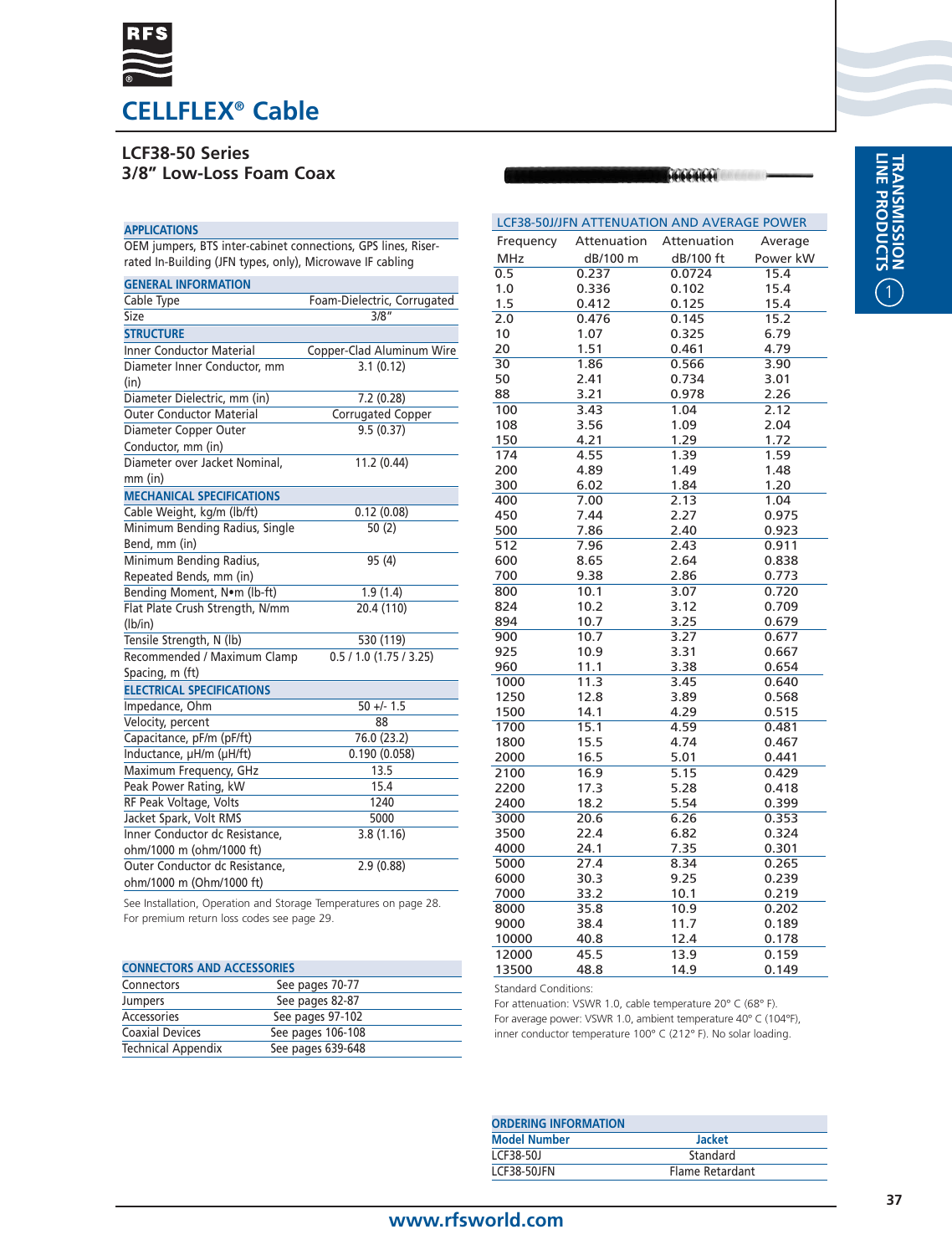

Average Power kW<br>38.0

166664

# **CELLFLEX® Cable**

**LCF12-50 Series 1/2" Low-Loss Foam Coax**

### **APPLICATIONS**

OEM jumpers, Main feed transitions to equipment, GPS lines, Riser-rated In-Building (JFN types, only)

| <b>GENERAL INFORMATION</b>       |                                    |
|----------------------------------|------------------------------------|
| Cable Type                       | Foam-Dielectric, Corrugated        |
| Size                             | 1/2″                               |
| <b>STRUCTURE</b>                 |                                    |
| <b>Inner Conductor Material</b>  | Copper-Clad Aluminum Wire          |
| Diameter Inner Conductor, mm     | 4.8 (0.190)                        |
| (in)                             |                                    |
| Diameter Dielectric, mm (in)     | 11.3 (0.44)                        |
| <b>Outer Conductor Material</b>  | <b>Annularly Corrugated Copper</b> |
| Diameter Copper Outer            | 13.8 (0.54)                        |
| Conductor, mm (in)               |                                    |
| Diameter over Jacket Nominal,    | 16.2 (0.64)                        |
| $mm$ (in)                        |                                    |
| <b>MECHANICAL SPECIFICATIONS</b> |                                    |
| Cable Weight, kg/m (lb/ft)       | 0.22(0.15)                         |
| Minimum Bending Radius, Single   | 70(3)                              |
| Bend, mm (in)                    |                                    |
| Minimum Bending Radius,          | 125(5)                             |
| Repeated Bends, mm (in)          |                                    |
| Bending Moment, Nom (lb-ft)      | 5.0(3.7)                           |
| Flat Plate Crush Strength, N/mm  | 20.4 (110)                         |
| (lb/in)                          |                                    |
| Tensile Strength, N (lb)         | 1100 (247)                         |
| Recommended / Maximum Clamp      | 0.6 / 1.0 (2.0 / 3.25)             |
| Spacing, m (ft)                  |                                    |
| <b>ELECTRICAL SPECIFICATIONS</b> |                                    |
| Impedance, Ohm                   | $50 +/- 1$                         |
| Velocity, percent                | 88                                 |
| Capacitance, pF/m (pF/ft)        | 76.0 (23.2)                        |
| Inductance, µH/m (µH/ft)         | 0.190(0.058)                       |
| Maximum Frequency, GHz           | 8.8                                |
| Peak Power Rating, kW            | 38                                 |
| RF Peak Voltage, Volts           | 1950                               |
| Jacket Spark, Volt RMS           | 8000                               |
| Inner Conductor dc Resistance,   | 1.57(0.48)                         |
| ohm/1000 m (ohm/1000 ft)         |                                    |
| Outer Conductor dc Resistance,   | 1.93(0.59)                         |
| ohm/1000 m (Ohm/1000 ft)         |                                    |

|                                            |  | See Installation, Operation and Storage Temperatures on page 28. |  |
|--------------------------------------------|--|------------------------------------------------------------------|--|
| For premium return loss codes see page 29. |  |                                                                  |  |

| <b>CONNECTORS AND ACCESSORIES</b> |                   |  |
|-----------------------------------|-------------------|--|
| Connectors                        | See pages 70-77   |  |
| Jumpers                           | See pages 82-87   |  |
| Accessories                       | See pages 97-102  |  |
| <b>Coaxial Devices</b>            | See pages 106-108 |  |
| <b>Technical Appendix</b>         | See pages 639-648 |  |

| lines,   | Frequency  | Attenuation | Attenuation | Avera |
|----------|------------|-------------|-------------|-------|
|          | <b>MHz</b> | dB/100 m    | dB/100 ft   | Power |
|          | 0.5        | 0.149       | 0.0454      | 38.0  |
|          | 1.0        | 0.211       | 0.0643      | 38.0  |
| rugated  | 1.5        | 0.258       | 0.0788      | 32.9  |
|          | 2.0        | 0.298       | 0.0910      | 28.5  |
|          | 10         | 0.67        | 0.204       | 12.7  |
| um Wire  | 20         | 0.95        | 0.290       | 8.93  |
|          | 30         | 1.17        | 0.356       | 7.27  |
|          | 50         | 1.51        | 0.462       | 5.61  |
|          | 88         | 2.02        | 0.616       | 4.20  |
| d Copper | 100        | 2.16        | 0.658       | 3.94  |
|          | 108        | 2.25        | 0.684       | 3.78  |
|          | 150        | 2.66        | 0.810       | 3.20  |
|          | 174        | 2.87        | 0.875       | 2.96  |
|          | 200        | 3.08        | 0.940       | 2.75  |
|          | 300        | 3.81        | 1.16        | 2.23  |
|          | 400        | 4.43        | 1.35        | 1.92  |
|          | 450        | 4.71        | 1.44        | 1.80  |
|          | 500        | 4.98        | 1.52        | 1.71  |
|          | 512        | 5.04        | 1.54        | 1.69  |
|          | 600        | 5.48        | 1.67        | 1.55  |
|          | 700        | 5.95        | 1.81        | 1.43  |
|          | 800        | 6.39        | 1.95        | 1.33  |
|          | 824        | 6.49        | 1.98        | 1.31  |
|          | 894        | 6.78        | 2.07        | 1.25  |

| ے ا ر | J.U4 | +د. ا | 1.UJ  |
|-------|------|-------|-------|
| 600   | 5.48 | 1.67  | 1.55  |
| 700   | 5.95 | 1.81  | 1.43  |
| 800   | 6.39 | 1.95  | 1.33  |
| 824   | 6.49 | 1.98  | 1.31  |
| 894   | 6.78 | 2.07  | 1.25  |
| 900   | 6.80 | 2.07  | 1.25  |
| 925   | 6.90 | 2.10  | 1.23  |
| 960   | 7.04 | 2.15  | 1.21  |
| 1000  | 7.20 | 2.20  | 1.18  |
| 1250  | 8.12 | 2.48  | 1.05  |
| 1500  | 8.97 | 2.73  | 0.947 |
| 1700  | 9.6  | 2.93  | 0.884 |
| 1800  | 9.9  | 3.02  | 0.857 |
| 2000  | 10.5 | 3.20  | 0.809 |
| 2100  | 10.8 | 3.29  | 0.787 |
| 2200  | 11.1 | 3.38  | 0.767 |
| 2400  | 11.6 | 3.54  | 0.731 |
| 3000  | 13.2 | 4.01  | 0.645 |
| 3500  | 14.4 | 4.38  | 0.591 |
| 4000  | 15.5 | 4.72  | 0.548 |
| 5000  | 17.6 | 5.37  | 0.482 |
| 6000  | 19.6 | 5.97  | 0.434 |
| 7000  | 21.4 | 6.54  | 0.396 |
| 8000  | 23.2 | 7.07  | 0.366 |
| 8800  | 24.6 | 7.49  | 0.346 |

LCF12-50J/JFN ATTENUATION AND AVERAGE POWER

Standard Conditions:

| <b>ORDERING INFORMATION</b> |  |  |
|-----------------------------|--|--|
| <b>Jacket</b>               |  |  |
| Standard                    |  |  |
| Flame Retardant             |  |  |
| Standard, Gray              |  |  |
|                             |  |  |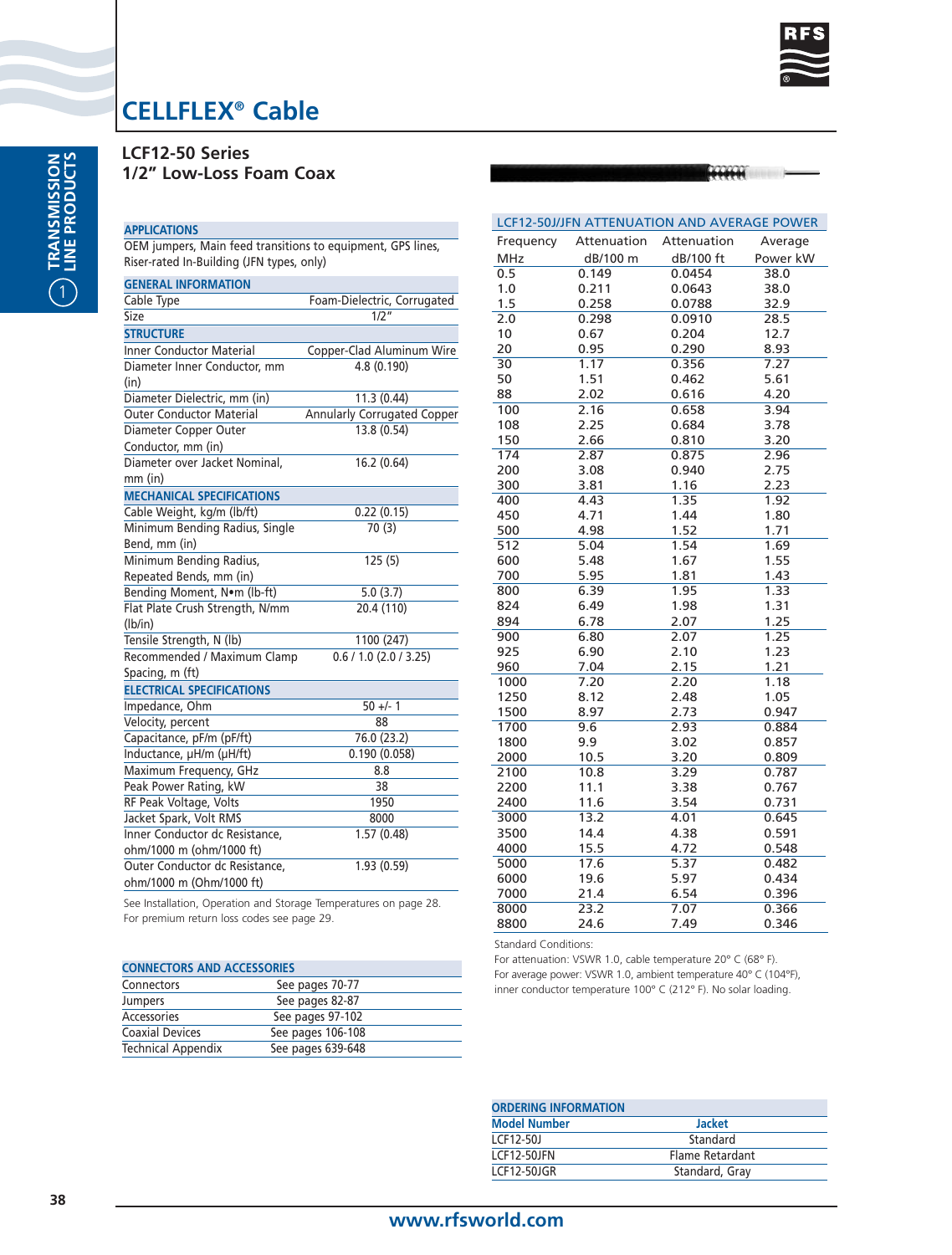

# **LCF58-50 Series 5/8" Low-Loss Foam Coax**

### **APPLICATIONS**

OEM jumpers, Microwave Hop feeds, GPS lines, Riser-rated In-Building (JFN types, only)

| <b>GENERAL INFORMATION</b>       |                             |
|----------------------------------|-----------------------------|
| Cable Type                       | Foam-Dielectric, Corrugated |
| Size                             | 5/8''                       |
| <b>STRUCTURE</b>                 |                             |
| <b>Inner Conductor Material</b>  | Copper Tube                 |
| Diameter Inner Conductor, mm     | 6.6(0.26)                   |
| (in)                             |                             |
| Diameter Dielectric, mm (in)     | 15.5 (0.61)                 |
| <b>Outer Conductor Material</b>  | <b>Corrugated Copper</b>    |
| Diameter Copper Outer            | 18.5 (0.73)                 |
| Conductor, mm (in)               |                             |
| Diameter over Jacket Nominal,    | 21.4 (0.84)                 |
| $mm$ (in)                        |                             |
| <b>MECHANICAL SPECIFICATIONS</b> |                             |
| Cable Weight, kg/m (lb/ft)       | 0.37(0.25)                  |
| Minimum Bending Radius, Single   | 90(4)                       |
| Bend, mm (in)                    |                             |
| Minimum Bending Radius,          | 190 (7)                     |
| Repeated Bends, mm (in)          |                             |
| Bending Moment, Nom (lb-ft)      | 10.0(7.4)                   |
| Flat Plate Crush Strength, N/mm  | 13.3 (70)                   |
| (lb/in)                          |                             |
| Tensile Strength, N (lb)         | 1150 (259)                  |
| Recommended / Maximum Clamp      | $0.7 / 1.0$ (2.25 / 3.25)   |
| Spacing, m (ft)                  |                             |
| <b>ELECTRICAL SPECIFICATIONS</b> |                             |
| Impedance, Ohm                   | $50 +/- 1$                  |
| Velocity, percent                | 88                          |
| Capacitance, pF/m (pF/ft)        | 76.0 (23.2)                 |
| Inductance, µH/m (µH/ft)         | 0.190(0.058)                |
| Maximum Frequency, GHz           | 6.2                         |
| Peak Power Rating, kW            | 45                          |
| RF Peak Voltage, Volts           | 2110                        |
| Jacket Spark, Volt RMS           | 8000                        |
| Inner Conductor dc Resistance,   | 1.32(0.40)                  |
| ohm/1000 m (ohm/1000 ft)         |                             |
| Outer Conductor dc Resistance,   | 1.43(0.44)                  |
| ohm/1000 m (Ohm/1000 ft)         |                             |

| MHz  | dB/100 m | dB/100 ft | Power kW |
|------|----------|-----------|----------|
| 0.5  | 0.112    | 0.0340    | 45.0     |
| 1.0  | 0.158    | 0.0482    | 45.0     |
| 1.5  | 0.194    | 0.0591    | 45.0     |
| 2.0  | 0.224    | 0.0683    | 41.7     |
| 10   | 0.504    | 0.154     | 18.5     |
| 20   | 0.716    | 0.218     | 13.0     |
| 30   | 0.881    | 0.268     | 10.6     |
| 50   | 1.14     | 0.349     | 8.16     |
| 88   | 1.53     | 0.467     | 6.10     |
| 100  | 1.64     | 0.499     | 5.71     |
| 108  | 1.70     | 0.519     | 5.48     |
| 150  | 2.02     | 0.616     | 4.62     |
| 174  | 2.18     | 0.666     | 4.28     |
| 200  | 2.35     | 0.716     | 3.97     |
| 300  | 2.91     | 0.887     | 3.21     |
| 400  | 3.39     | 1.03      | 2.75     |
| 450  | 3.62     | 1.10      | 2.58     |
| 500  | 3.83     | 1.17      | 2.44     |
| 512  | 3.88     | 1.18      | 2.41     |
| 600  | 4.22     | 1.29      | 2.21     |
| 700  | 4.59     | 1.40      | 2.03     |
| 800  | 4.94     | 1.51      | 1.89     |
| 824  | 5.02     | 1.53      | 1.86     |
| 894  | 5.25     | 1.60      | 1.78     |
| 900  | 5.27     | 1.61      | 1.77     |
| 925  | 5.35     | 1.63      | 1.74     |
| 960  | 5.46     | 1.67      | 1.71     |
| 1000 | 5.59     | 1.70      | 1.67     |
| 1250 | 6.33     | 1.93      | 1.48     |
| 1500 | 7.01     | 2.14      | 1.33     |
| 1700 | 7.53     | 2.30      | 1.24     |
| 1800 | 7.78     | 2.37      | 1.20     |
| 2000 | 8.26     | 2.52      | 1.13     |
| 2100 | 8.50     | 2.59      | 1.10     |
| 2200 | 8.7      | 2.66      | 1.07     |
| 2400 | 9.2      | 2.80      | 1.02     |
| 3000 | 10.5     | 3.19      | 0.893    |
| 3500 | 11.5     | 3.49      | 0.815    |
| 4000 | 12.4     | 3.78      | 0.753    |
| 5000 | 14.2     | 4.32      | 0.658    |
| 6000 | 15.9     | 4.83      | 0.589    |
| 6200 | 16.2     | 4.93      | 0.577    |

LCF58-50J/JFN ATTENUATION AND AVERAGE POWER

Attenuation Attenuation

Frequency

See Installation, Operation and Storage Temperatures on page 28. For premium return loss codes see page 29.

| <b>CONNECTORS AND ACCESSORIES</b> |                   |  |  |
|-----------------------------------|-------------------|--|--|
| Connectors                        | See pages 70-77   |  |  |
| Jumpers                           | See pages 82-87   |  |  |
| Accessories                       | See pages 97-102  |  |  |
| <b>Coaxial Devices</b>            | See pages 106-108 |  |  |
| <b>Technical Appendix</b>         | See pages 639-648 |  |  |

Standard Conditions:

For attenuation: VSWR 1.0, cable temperature 20° C (68° F). For average power: VSWR 1.0, ambient temperature 40° C (104°F), inner conductor temperature 100° C (212° F). No solar loading.

| <b>ORDERING INFORMATION</b> |                 |  |  |
|-----------------------------|-----------------|--|--|
| <b>Model Number</b>         | <b>Jacket</b>   |  |  |
| LCF58-50J                   | Standard        |  |  |
| LCF58-50JFN                 | Flame Retardant |  |  |

Average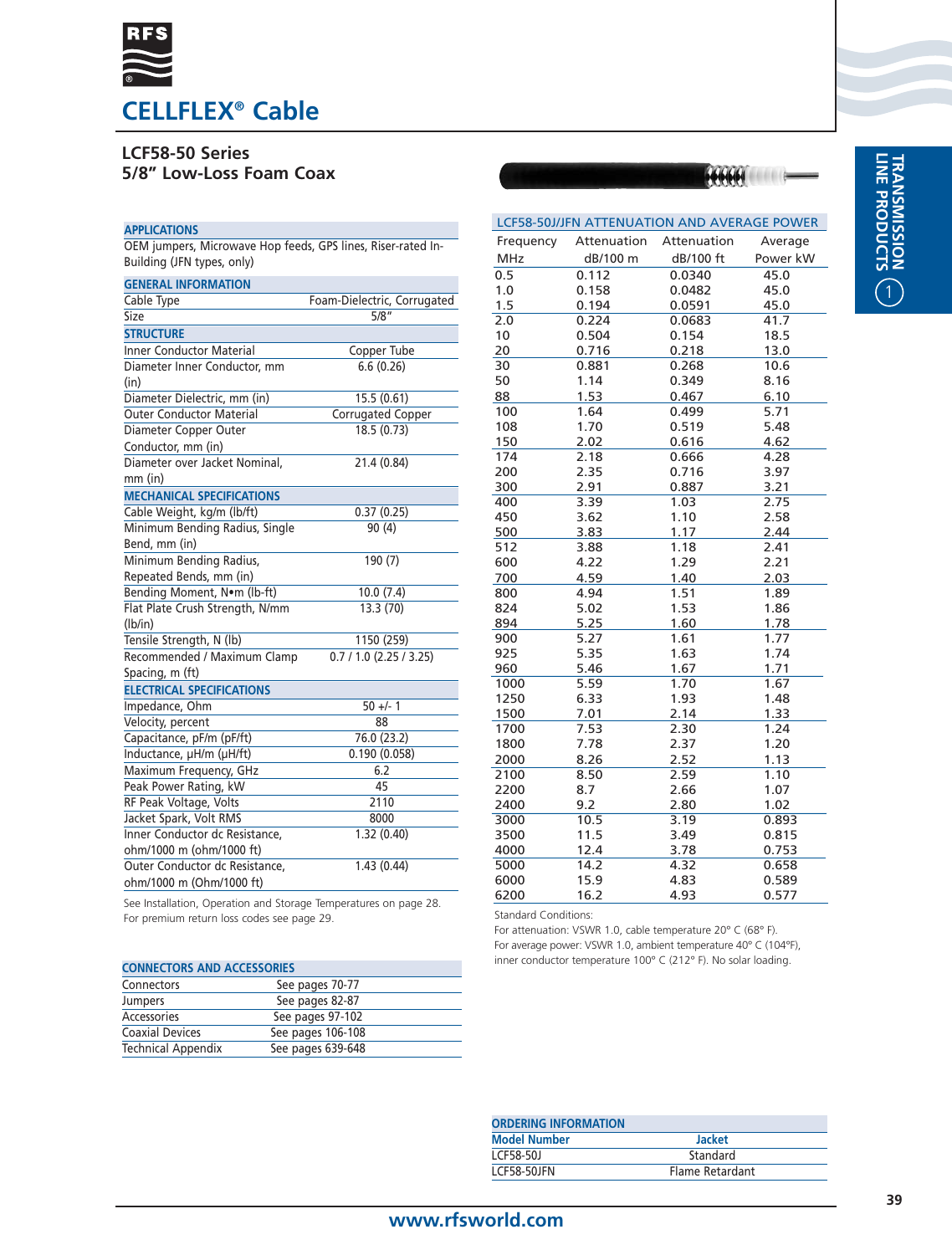

**LCF78-50A Series 7/8" Low-Loss Foam Coax**

### **APPLICATIONS**

Main feed line, Riser-rated In-Building (JFN types, only)

| <b>GENERAL INFORMATION</b>       |                             |
|----------------------------------|-----------------------------|
| Cable Type                       | Foam-Dielectric, Corrugated |
| Size                             | 7/8″                        |
| <b>STRUCTURE</b>                 |                             |
| <b>Inner Conductor Material</b>  | Copper Tube                 |
| Diameter Inner Conductor, mm     | 9.3(0.37)                   |
| (in)                             |                             |
| Diameter Dielectric, mm (in)     | 21.5 (0.85)                 |
| <b>Outer Conductor Material</b>  | <b>Corrugated Copper</b>    |
| Diameter Copper Outer            | 25.2 (0.99)                 |
| Conductor, mm (in)               |                             |
| Diameter over Jacket Nominal,    | 27.8 (1.09)                 |
| $mm$ (in)                        |                             |
| <b>MECHANICAL SPECIFICATIONS</b> |                             |
| Cable Weight, kg/m (lb/ft)       | 0.51(0.34)                  |
| Minimum Bending Radius, Single   | 120(5)                      |
| Bend, mm (in)                    |                             |
| Minimum Bending Radius,          | 250 (10)                    |
| Repeated Bends, mm (in)          |                             |
| Bending Moment, Nom (lb-ft)      | 13.0 (9.6)                  |
| Flat Plate Crush Strength, N/mm  | 14 (80)                     |
| (lb/in)                          |                             |
| Tensile Strength, N (lb)         | 1440 (324)                  |
| Recommended / Maximum Clamp      | 0.8 / 1.0 (2.75 / 3.25)     |
| Spacing, m (ft)                  |                             |
| <b>ELECTRICAL SPECIFICATIONS</b> |                             |
| Impedance, Ohm                   | $50 +/- 1$                  |
| Velocity, percent                | 90                          |
| Capacitance, pF/m (pF/ft)        | 74.0 (22.5)                 |
| Inductance, µH/m (µH/ft)         | 0.185(0.056)                |
| Maximum Frequency, GHz           | 5                           |
| Peak Power Rating, kW            | 85                          |
| RF Peak Voltage, Volts           | 2910                        |
| Jacket Spark, Volt RMS           | 8000                        |
| Inner Conductor dc Resistance,   | 1.27(0.39)                  |
| ohm/1000 m (ohm/1000 ft)         |                             |
| Outer Conductor dc Resistance,   | 1.05(0.32)                  |
| ohm/1000 m (Ohm/1000 ft)         |                             |

| Frequency  | Attenuation | Attenuation | Average  |
|------------|-------------|-------------|----------|
| <b>MHz</b> | dB/100 m    | dB/100 ft   | Power kW |
| 0.5        | 0.0780      | 0.0238      | 85.0     |
| 1.0        | 0.110       | 0.0337      | 85.0     |
| 1.5        | 0.135       | 0.0413      | 77.1     |
| 2.0        | 0.157       | 0.0477      | 66.8     |
| 10         | 0.353       | 0.107       | 29.7     |
| 20         | 0.501       | 0.153       | 20.9     |
| 30         | 0.616       | 0.188       | 17.0     |
| 50         | 0.801       | 0.244       | 13.1     |
| 88         | 1.07        | 0.327       | 9.75     |
| 100        | 1.15        | 0.349       | 9.12     |
| 108        | 1.19        | 0.363       | 8.76     |
| 150        | 1.42        | 0.431       | 7.38     |
| 174        | 1.53        | 0.466       | 6.83     |
| 200        | 1.65        | 0.502       | 6.35     |
| 300        | 2.04        | 0.622       | 5.12     |
| 400        | 2.38        | 0.726       | 4.39     |
| 450        | 2.54        | 0.773       | 4.12     |
| 500        | 2.69        | 0.819       | 3.89     |
| 512        | 2.72        | 0.829       | 3.84     |
| 600        | 2.97        | 0.904       | 3.52     |
| 700        | 3.23        | 0.983       | 3.24     |
| 800        | 3.47        | 1.06        | 3.01     |
| 824        | 3.53        | 1.08        | 2.96     |
| 894        | 3.69        | 1.13        | 2.83     |
| 900        | 3.71        | 1.13        | 2.82     |
| 925        | 3.76        | 1.15        | 2.78     |
| 960        | 3.84        | 1.17        | 2.72     |
| 1000       | 3.93        | 1.20        | 2.66     |
| 1250       | 4.45        | 1.36        | 2.35     |
| 1500       | 4.94        | 1.50        | 2.12     |
| 1700       | 5.30        | 1.62        | 1.97     |
| 1800       | 5.48        | 1.67        | 1.91     |
| 2000       | 5.82        | 1.77        | 1.80     |
| 2100       | 5.99        | 1.83        | 1.75     |
| 2200       | 6.15        | 1.88        | 1.70     |
| 2400       | 6.47        | 1.97        | 1.62     |
| 3000       | 7.38        | 2.25        | 1.42     |
| 3500       | 8.09        | 2.46        | 1.29     |
| 4000       | 8.76        | 2.67        | 1.19     |
| 4900       | 9.91        | 3.02        | 1.06     |
| 5000       | 10.0        | 3.06        | 1.04     |

LCF78-50JA/JFNA ATTENUATION AND AVERAGE POWER

See Installation, Operation and Storage Temperatures on page 28. For premium return loss codes see page 29.

| <b>CONNECTORS AND ACCESSORIES</b> |                   |  |  |
|-----------------------------------|-------------------|--|--|
| Connectors                        | See pages 70-77   |  |  |
| Jumpers                           | See pages 82-87   |  |  |
| Accessories                       | See pages 97-102  |  |  |
| <b>Coaxial Devices</b>            | See pages 106-108 |  |  |
| <b>Technical Appendix</b>         | See pages 639-648 |  |  |

| <b>Jacket</b>   |
|-----------------|
| Standard        |
| Flame Retardant |
| Standard, Gray  |
|                 |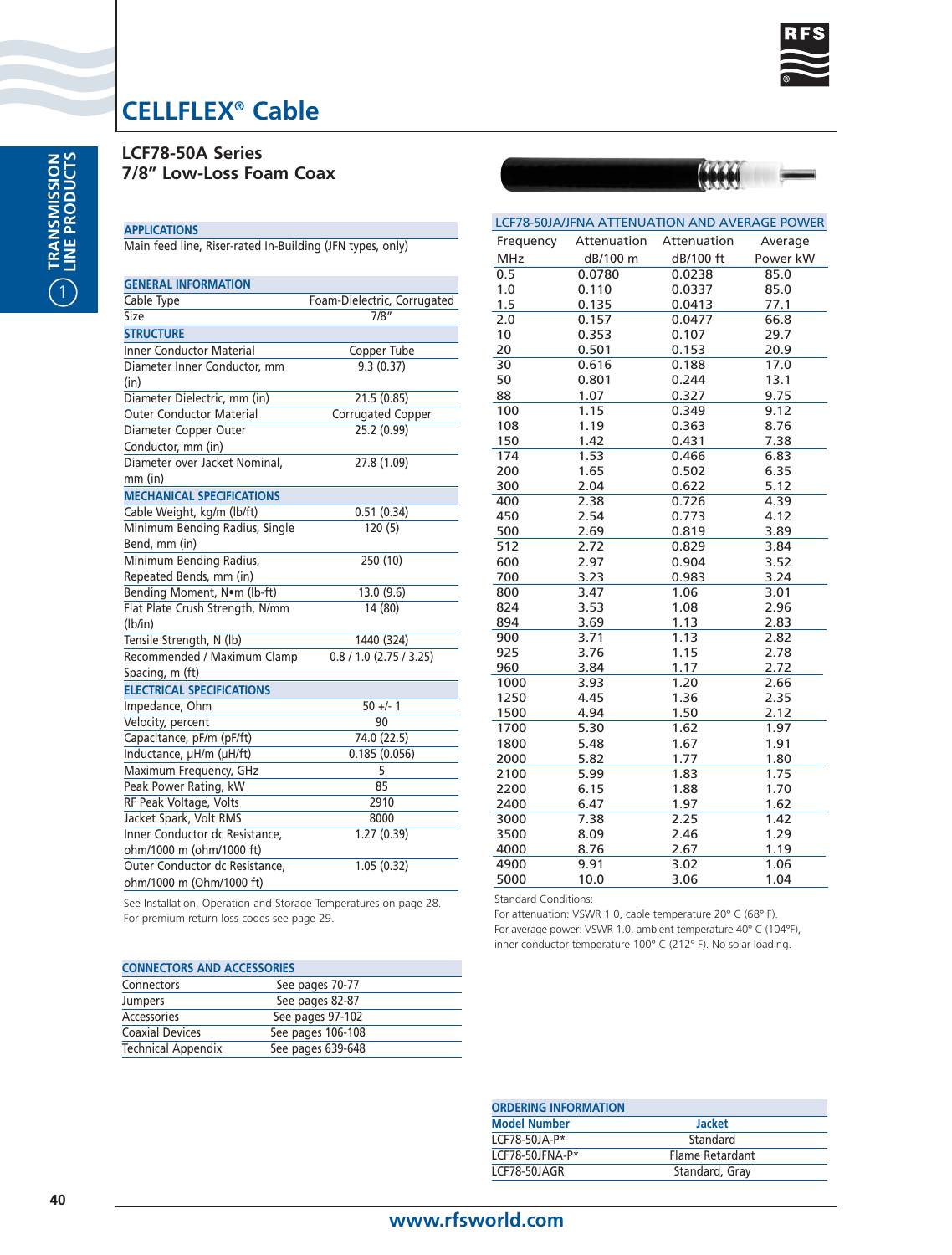

## **LCF78-50A Series 7/8" Premium Attenuation Low-Loss Foam Coax**

### **APPLICATIONS**

Main feed line, Riser-rated In-Building (JFN types, only)

| <b>GENERAL INFORMATION</b>       |                             |
|----------------------------------|-----------------------------|
| Cable Type                       | Foam-Dielectric, Corrugated |
| Size                             | 7/8"                        |
| <b>STRUCTURE</b>                 |                             |
| <b>Inner Conductor Material</b>  | Copper Tube                 |
| Diameter Inner Conductor, mm     | 9.3(0.37)                   |
| (in)                             |                             |
| Diameter Dielectric, mm (in)     | 21.5 (0.85)                 |
| <b>Outer Conductor Material</b>  | Corrugated Copper           |
| Diameter Copper Outer            | 25.2(0.99)                  |
| Conductor, mm (in)               |                             |
| Diameter over Jacket Nominal,    | 27.8 (1.09)                 |
| $mm$ (in)                        |                             |
| <b>MECHANICAL SPECIFICATIONS</b> |                             |
| Cable Weight, kg/m (lb/ft)       | 0.51(0.34)                  |
| Minimum Bending Radius, Single   | 120(5)                      |
| Bend, mm (in)                    |                             |
| Minimum Bending Radius,          | 250 (10)                    |
| Repeated Bends, mm (in)          |                             |
| Bending Moment, Nom (lb-ft)      | 13.0 (9.6)                  |
| Flat Plate Crush Strength, N/mm  | 14 (80)                     |
| (lb/in)                          |                             |
| Tensile Strength, N (lb)         | 1440 (324)                  |
| Recommended / Maximum Clamp      | $0.8 / 1.0$ (2.75 / 3.25)   |
| Spacing, m (ft)                  |                             |
| <b>ELECTRICAL SPECIFICATIONS</b> |                             |
| Impedance, Ohm                   | $50 +/- 1$                  |
| Velocity, percent                | 90                          |
| Capacitance, pF/m (pF/ft)        | 74.0 (22.5)                 |
| Inductance, µH/m (µH/ft)         | 0.185(0.056)                |
| Maximum Frequency, GHz           | 5                           |
| Peak Power Rating, kW            | 85                          |
| RF Peak Voltage, Volts           | 2920                        |
| Jacket Spark, Volt RMS           | 8000                        |
| Inner Conductor dc Resistance,   | 1.27(0.39)                  |
| ohm/1000 m (ohm/1000 ft)         |                             |
| Outer Conductor dc Resistance,   | 1.05(0.32)                  |
| ohm/1000 m (Ohm/1000 ft)         |                             |

| <b>LCF78-50JA/JFNA PREMIUM</b><br><b>ATTENUATION AND AVERAGE POWER</b> |             |             |          |  |
|------------------------------------------------------------------------|-------------|-------------|----------|--|
| Frequency                                                              | Attenuation | Attenuation | Average  |  |
| <b>MHz</b>                                                             | dB/100 m    | dB/100 ft   | Power kW |  |
| 0.5                                                                    | 0.0780      | 0.0238      | 85.0     |  |
| 1.0                                                                    | 0.110       | 0.0336      | 85.0     |  |
| 1.5                                                                    | 0.135       | 0.0412      | 73.5     |  |
| 2.0                                                                    | 0.156       | 0.0476      | 63.6     |  |
| 10                                                                     | 0.351       | 0.107       | 28.3     |  |
| 20                                                                     | 0.498       | 0.152       | 20.0     |  |
| 30                                                                     | 0.612       | 0.186       | 16.3     |  |
| 50                                                                     | 0.793       | 0.242       | 12.5     |  |
| 88                                                                     | 1.06        | 0.323       | 9.39     |  |
| 100                                                                    | 1.13        | 0.345       | 8.79     |  |
| 108                                                                    | 1.18        | 0.359       | 8.45     |  |
| 150                                                                    | 1.39        | 0.425       | 7.13     |  |
| 174                                                                    | 1.50        | 0.459       | 6.61     |  |
| 200                                                                    | 1.62        | 0.493       | 6.15     |  |
| 300                                                                    | 2.00        | 0.609       | 4.98     |  |
| 400                                                                    | 2.32        | 0.708       | 4.28     |  |
| 450                                                                    | 2.47        | 0.753       | 4.02     |  |
| 500                                                                    | 2.61        | 0.796       | 3.81     |  |
| 512                                                                    | 2.65        | 0.806       | 3.76     |  |
| 600                                                                    | 2.88        | 0.877       | 3.46     |  |
| 700                                                                    | 3.12        | 0.952       | 3.18     |  |
| 800                                                                    | 3.36        | 1.02        | 2.96     |  |
| 824                                                                    | 3.41        | 1.04        | 2.92     |  |
| 894                                                                    | 3.56        | 1.09        | 2.79     |  |
| 900                                                                    | 3.57        | 1.09        | 2.78     |  |
| 925                                                                    | 3.63        | 1.11        | 2.74     |  |
| 960                                                                    | 3.70        | 1.13        | 2.69     |  |
| 1000                                                                   | 3.78        | 1.15        | 2.63     |  |
| 1250                                                                   | 4.27        | 1.30        | 2.33     |  |
| 1500                                                                   | 4.72        | 1.44        | 2.11     |  |
| 1700                                                                   | 5.05        | 1.54        | 1.97     |  |
| 1800                                                                   | 5.21        | 1.59        | 1.91     |  |
| 2000                                                                   | 5.53        | 1.68        | 1.80     |  |
| 2100                                                                   | 5.68        | 1.73        | 1.75     |  |
| 2200                                                                   | 5.83        | 1.78        | 1.71     |  |
| 2400                                                                   | 6.12        | 1.86        | 1.63     |  |
| 3000                                                                   | 6.94        | 2.11        | 1.43     |  |
| 3500                                                                   | 7.57        | 2.31        | 1.31     |  |
| 4000                                                                   | 8.17        | 2.49        | 1.22     |  |

See Installation, Operation and Storage Temperatures on page 28. For premium return loss codes see page 29.

### **CONNECTORS AND ACCESSORIES**

| Connectors                | See pages 70-77   |  |
|---------------------------|-------------------|--|
| Jumpers                   | See pages 82-87   |  |
| Accessories               | See pages 97-102  |  |
| <b>Coaxial Devices</b>    | See pages 106-108 |  |
| <b>Technical Appendix</b> | See pages 639-648 |  |
|                           |                   |  |

Standard Conditions: For attenuation: VSWR 1.0, cable temperature 20° C (68° F). For average power: VSWR 1.0, ambient temperature 40° C (104°F), inner conductor temperature 100° C (212° F). No solar loading.

4900 9.19 2.80 1.08<br>5000 9.30 2.83 1.07

| <b>ORDERING INFORMATION</b> |                 |  |
|-----------------------------|-----------------|--|
| <b>Model Number</b>         | <b>Jacket</b>   |  |
| LCF78-50JA-A*               | Standard        |  |
| LCF78-50JFNA-A*             | Flame Retardant |  |
|                             |                 |  |

 $5000$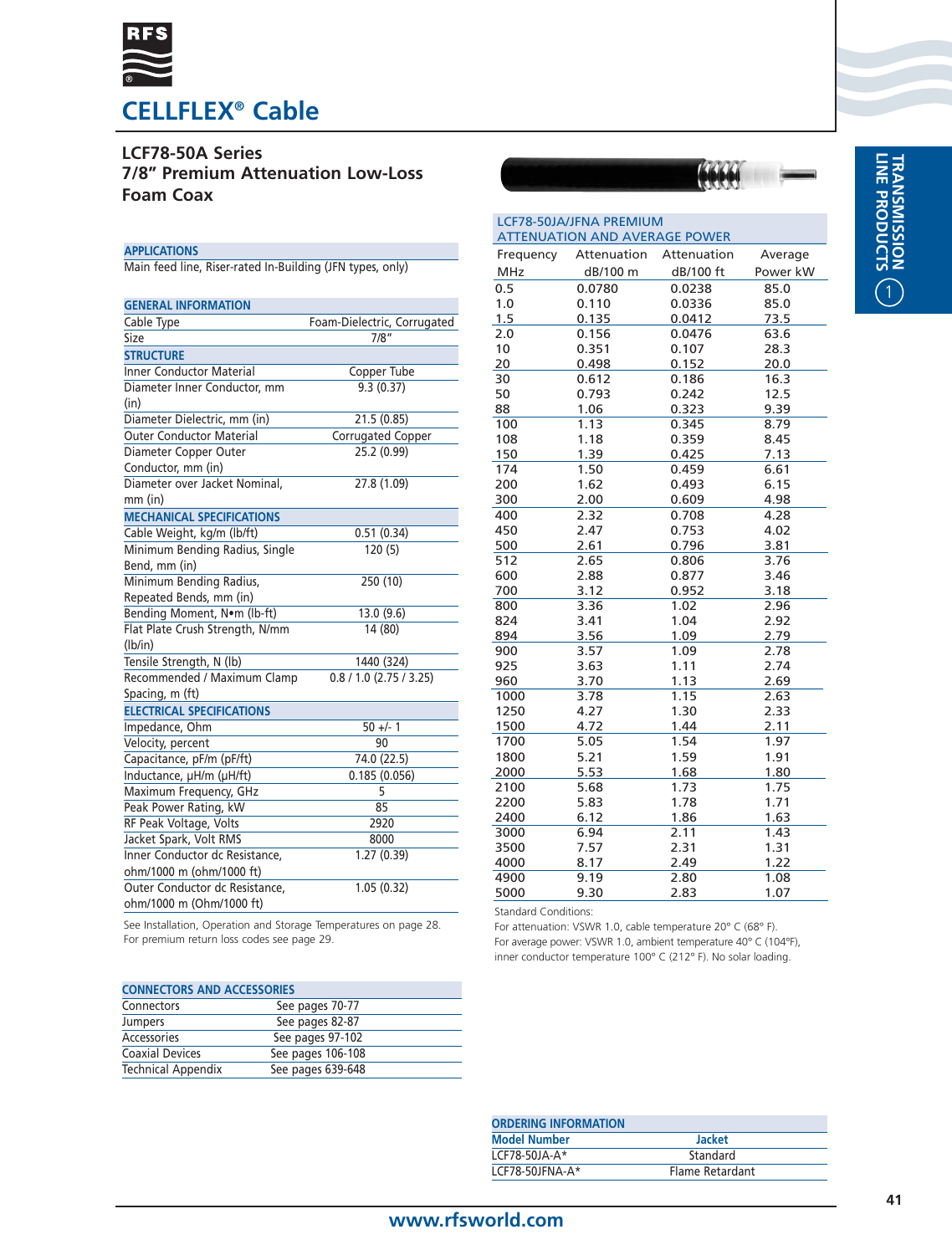

**ASKA** 

# **CELLFLEX® Cable**

**LCFS114-50A Series 1-1/4" Low-Loss Foam Coax**

### **APPLICATIONS**

Main feed line, Riser-rated In-Building (JFN types, only)

| <b>GENERAL INFORMATION</b>       |                             |
|----------------------------------|-----------------------------|
| Cable Type                       | Foam-Dielectric, Corrugated |
| Size                             | $1 - 1/4$                   |
| <b>STRUCTURE</b>                 |                             |
| <b>Inner Conductor Material</b>  | Copper Tube                 |
| Diameter Inner Conductor, mm     | 13.1 (0.52)                 |
| (in)                             |                             |
| Diameter Dielectric, mm (in)     | 31.2 (1.23)                 |
| <b>Outer Conductor Material</b>  | Corrugated Copper           |
| Diameter Copper Outer            | 36.0 (1.42)                 |
| Conductor, mm (in)               |                             |
| Diameter over Jacket Nominal,    | 39.0 (1.54)                 |
| mm (in)                          |                             |
| <b>MECHANICAL SPECIFICATIONS</b> |                             |
| Cable Weight, kg/m (lb/ft)       | 0.86(0.58)                  |
| Minimum Bending Radius, Single   | 200 (8)                     |
| Bend, mm (in)                    |                             |
| Minimum Bending Radius,          | 380 (15)                    |
| Repeated Bends, mm (in)          |                             |
| Bending Moment, Nom (lb-ft)      | 35.0 (26.0)                 |
| Flat Plate Crush Strength, N/mm  | 24 (137)                    |
| (lb/in)                          |                             |
| Tensile Strength, N (lb)         | 2490 (560)                  |
| Recommended / Maximum Clamp      | 1.0 / 1.2 (3.25 / 4.0)      |
| Spacing, m (ft)                  |                             |
| <b>ELECTRICAL SPECIFICATIONS</b> |                             |
| Impedance, Ohm                   | $50 +/- 1$                  |
| Velocity, percent                | 90                          |
| Capacitance, pF/m (pF/ft)        | 74.0 (22.5)                 |
| Inductance, µH/m (µH/ft)         | 0.185(0.056)                |
| Maximum Frequency, GHz           | 3.6                         |
| Peak Power Rating, kW            | 176                         |
| RF Peak Voltage, Volts           | 4200                        |
| Jacket Spark, Volt RMS           | 10000                       |
| Inner Conductor dc Resistance,   | 0.78(0.24)                  |
| ohm/1000 m (ohm/1000 ft)         |                             |
| Outer Conductor dc Resistance,   | 0.67(0.20)                  |
| ohm/1000 m (Ohm/1000 ft)         |                             |

|            | LCFS114-50JA/JFNA ATTENUATION AND AVERAGE POWER |             |          |
|------------|-------------------------------------------------|-------------|----------|
| Frequency  | Attenuation                                     | Attenuation | Average  |
| <b>MHz</b> | dB/100 m                                        | dB/100 ft   | Power kW |
| 0.5        | 0.056                                           | 0.017       | 181      |
| 1          | 0.079                                           | 0.024       | 139.5    |
| 1.5        | 0.097                                           | 0.03        | 113.8    |
| 2          | 0.112                                           | 0.034       | 98.4     |
| 10         | 0.253                                           | 0.077       | 43.57    |
| 20         | 0.361                                           | 0.11        | 30.59    |
| 30         | 0.444                                           | 0.135       | 24.83    |
| 50         | 0.579                                           | 0.176       | 19.07    |
| 88         | 0.777                                           | 0.237       | 14.19    |
| 100        | 0.831                                           | 0.253       | 13.27    |
| 108        | 0.866                                           | 0.264       | 12.74    |
| 150        | 1.03                                            | 0.314       | 10.7     |
| 174        | 1.12                                            | 0.34        | 9.89     |
| 200        | 1.2                                             | 0.366       | 9.17     |
| 300        | 1.5                                             | 0.456       | 7.365    |
| 400        | 1.75                                            | 0.534       | 6.29     |
| 450        | 1.87                                            | 0.57        | 5.894    |
| 500        | 1.98                                            | 0.605       | 5.558    |
| 512        | 2.01                                            | 0.613       | 5.485    |
| 600        | 2.2                                             | 0.67        | 5.019    |
| 700        | 2.4                                             | 0.731       | 4.602    |
| 800        | 2.59                                            | 0.788       | 4.265    |
| 824        | 2.63                                            | 0.802       | 4.194    |
| 894        | 2.76                                            | 0.84        | 4.003    |
| 900        | 2.77                                            | 0.843       | 3.988    |
| 925        | 2.81                                            | 0.856       | 3.925    |
| 960        | 2.87                                            | 0.875       | 3.842    |
| 1000       | 2.94                                            | 0.896       | 3.753    |
| 1250       | 3.35                                            | 1.02        | 3.297    |
| 1500       | 4.01                                            | 1.22        | 2.75     |
| 1900       | 4.29                                            | 1.31        | 2.573    |
| 2000       | 4.42                                            | 1.35        | 2.494    |
| 2200       | 4.68                                            | 1.43        | 2.355    |
| 2500       | 5.06                                            | 1.54        | 2.178    |
| 3000       | 5.66                                            | 1.73        | 1.947    |
| 3300       | 6.01                                            | 1.83        | 1.835    |
| 3600       | 6.35                                            | 1.93        | 1.738    |

Standard Conditions:

For attenuation: VSWR 1.0, cable temperature 20° C (68° F). For average power: VSWR 1.0, ambient temperature 40° C (104°F), inner conductor temperature 100° C (212° F). No solar loading.

| <b>CONNECTORS AND ACCESSORIES</b> |                   |  |
|-----------------------------------|-------------------|--|
| Connectors                        | See pages 70-77   |  |
| Jumpers                           | See pages 82-87   |  |
| Accessories                       | See pages 97-102  |  |
| <b>Coaxial Devices</b>            | See pages 106-108 |  |
| <b>Technical Appendix</b>         | See pages 639-648 |  |

| <b>ORDERING INFORMATION</b> |                 |
|-----------------------------|-----------------|
| <b>Model Number</b>         | <b>Jacket</b>   |
| $ICFS114-50IA-P*$           | Standard        |
| $ICFS114-50JFNA-P*$         | Flame Retardant |
| LCFS114-50JAGR              | Standard, Gray  |
|                             |                 |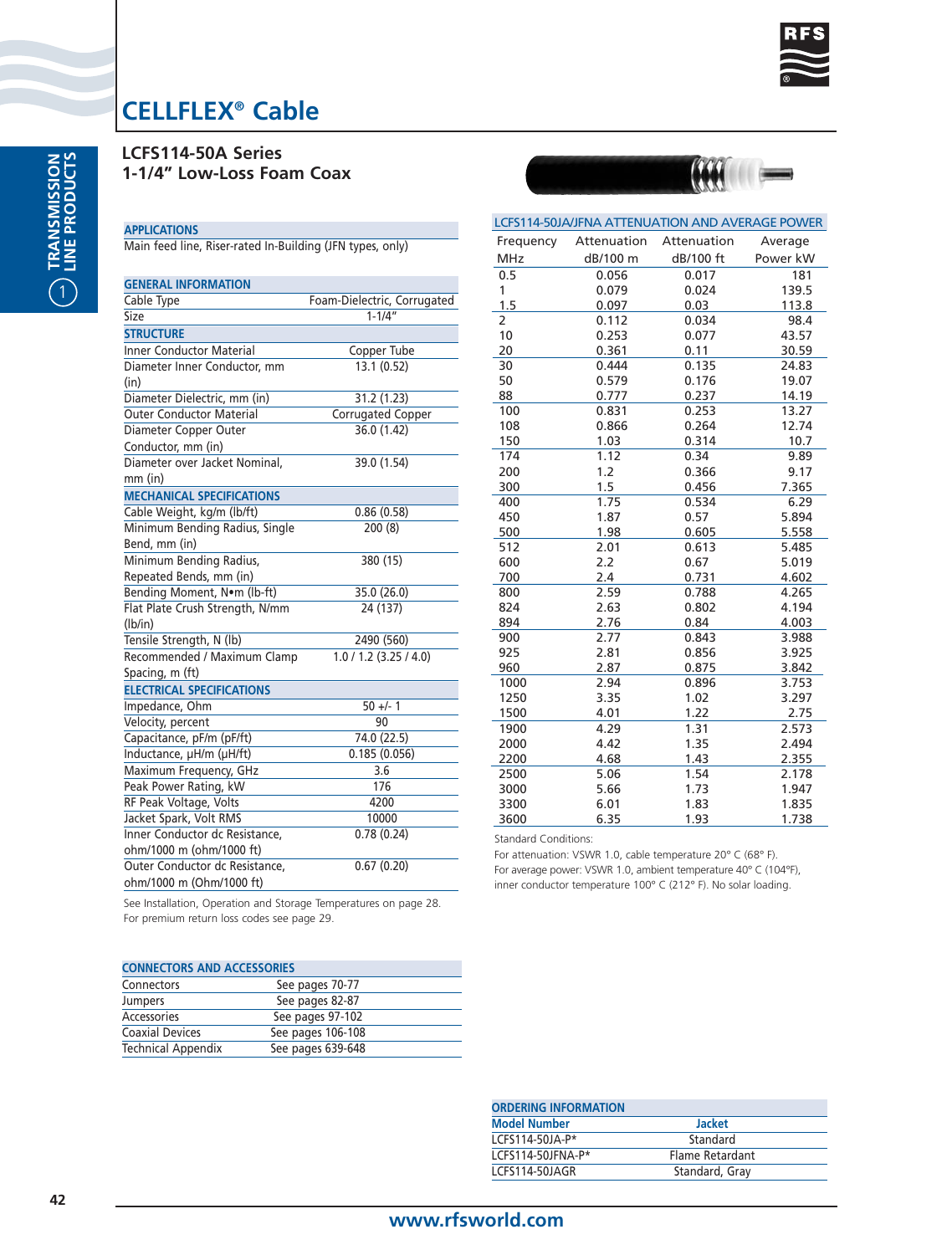

## **LCFS114-50A Series 1-1/4" Premium Attenuation Low-Loss Foam Coax**

### **APPLICATIONS**

Main feed line, Riser-rated In-Building (JFN types, only)

| <b>GENERAL INFORMATION</b>       |                             |
|----------------------------------|-----------------------------|
| Cable Type                       | Foam-Dielectric, Corrugated |
| Size                             | $1 - 1/4"$                  |
| <b>STRUCTURE</b>                 |                             |
| <b>Inner Conductor Material</b>  | Copper Tube                 |
| Diameter Inner Conductor, mm     | 13.1 (0.52)                 |
| (in)                             |                             |
| Diameter Dielectric, mm (in)     | 31.2 (1.23)                 |
| <b>Outer Conductor Material</b>  | <b>Corrugated Copper</b>    |
| Diameter Copper Outer            | 36.0 (1.42)                 |
| Conductor, mm (in)               |                             |
| Diameter over Jacket Nominal,    | 39.0 (1.54)                 |
| $mm$ (in)                        |                             |
| <b>MECHANICAL SPECIFICATIONS</b> |                             |
| Cable Weight, kg/m (lb/ft)       | 0.86(0.58)                  |
| Minimum Bending Radius, Single   | 200(8)                      |
| Bend, mm (in)                    |                             |
| Minimum Bending Radius,          | 380 (15)                    |
| Repeated Bends, mm (in)          |                             |
| Bending Moment, Nom (lb-ft)      | 35.0 (26.0)                 |
| Flat Plate Crush Strength, N/mm  | 24 (137)                    |
| (lb/in)                          |                             |
| Tensile Strength, N (lb)         | 2490 (560)                  |
| Recommended / Maximum Clamp      | 1.0 / 1.2 (3.25 / 4.0)      |
| Spacing, m (ft)                  |                             |
| <b>ELECTRICAL SPECIFICATIONS</b> |                             |
| Impedance, Ohm                   | $50 +/- 1$                  |
| Velocity, percent                | 90                          |
| Capacitance, pF/m (pF/ft)        | 74.0 (22.5)                 |
| Inductance, µH/m (µH/ft)         | 0.185(0.056)                |
| Maximum Frequency, GHz           | 3.6                         |
| Peak Power Rating, kW            | 181                         |
| RF Peak Voltage, Volts           | 4200                        |
| Jacket Spark, Volt RMS           | 10000                       |
| Inner Conductor dc Resistance,   | 0.78(0.24)                  |
| ohm/1000 m (ohm/1000 ft)         |                             |
| Outer Conductor dc Resistance,   | 0.67(0.20)                  |
| ohm/1000 m (Ohm/1000 ft)         |                             |

| LCFS114-50JA/JFNA PREMIUM<br><b>ATTENUATION AND AVERAGE POWER</b> |             |             |          |
|-------------------------------------------------------------------|-------------|-------------|----------|
| Frequency                                                         | Attenuation | Attenuation | Average  |
| <b>MHz</b>                                                        | dB/100 m    | dB/100 ft   | Power kW |
| 0.5                                                               | 0.056       | 0.017       | 181      |
| 1.0                                                               | 0.079       | 0.024       | 140      |
| 1.5                                                               | 0.097       | 0.030       | 114      |
| 2.0                                                               | 0.112       | 0.034       | 98.6     |
| 10                                                                | 0.252       | 0.077       | 43.7     |
| 20                                                                | 0.359       | 0.109       | 30.7     |
| 30                                                                | 0.442       | 0.135       | 25.0     |
| 50                                                                | 0.574       | 0.175       | 19.2     |
| 88                                                                | 0.770       | 0.235       | 14.3     |
| 100                                                               | 0.823       | 0.251       | 13.4     |
| 108                                                               | 0.857       | 0.261       | 12.9     |
| 150                                                               | 1.02        | 0.310       | 10.8     |
| 174                                                               | 1.10        | 0.336       | 10.0     |
| 200                                                               | 1.19        | 0.361       | 9.31     |
| 300                                                               | 1.47        | 0.449       | 7.50     |
| 400                                                               | 1.72        | 0.524       | 6.42     |
| 450                                                               | 1.83        | 0.559       | 6.02     |
| 500                                                               | 1.94        | 0.592       | 5.68     |
| 512                                                               | 1.97        | 0.599       | 5.61     |
| 600                                                               | 2.15        | 0.654       | 5.14     |
| 700                                                               | 2.34        | 0.712       | 4.72     |
| 800                                                               | 2.52        | 0.767       | 4.38     |
| 824                                                               | 2.56        | 0.780       | 4.31     |
| 894                                                               | 2.68        | 0.816       | 4.12     |
| 900                                                               | 2.69        | 0.819       | 4.10     |
| 925                                                               | 2.73        | 0.832       | 4.04     |
| 960                                                               | 2.79        | 0.850       | 3.96     |
| 1000                                                              | 2.85        | 0.870       | 3.87     |
| 1250                                                              | 3.24        | 0.987       | 3.41     |
| 1500                                                              | 3.87        | 1.18        | 2.85     |
| 1900                                                              | 4.12        | 1.26        | 2.68     |
| 2000                                                              | 4.25        | 1.30        | 2.60     |
| 2200                                                              | 4.49        | 1.37        | 2.45     |
| 2500                                                              | 4.85        | 1.48        | 2.28     |
| 3000                                                              | 5.41        | 1.65        | 2.04     |
| 3300                                                              | 5.73        | 1.75        | 1.93     |

Standard Conditions:

For attenuation: VSWR 1.0, cable temperature 20˚ C (68˚ F). For average power: VSWR 1.0, ambient temperature 40˚ C (104˚F), inner conductor temperature 100˚ C (212˚ F). No solar loading.

| <b>CONNECTORS AND ACCESSORIES</b> |                   |  |
|-----------------------------------|-------------------|--|
| Connectors                        | See pages 70-77   |  |
| <b>Jumpers</b>                    | See pages 82-87   |  |
| Accessories                       | See pages 97-102  |  |
| <b>Coaxial Devices</b>            | See pages 106-108 |  |
| <b>Technical Appendix</b>         | See pages 639-648 |  |

| <b>Jacket</b>   |  |
|-----------------|--|
| Standard        |  |
| Flame Retardant |  |
| Standard, Gray  |  |
|                 |  |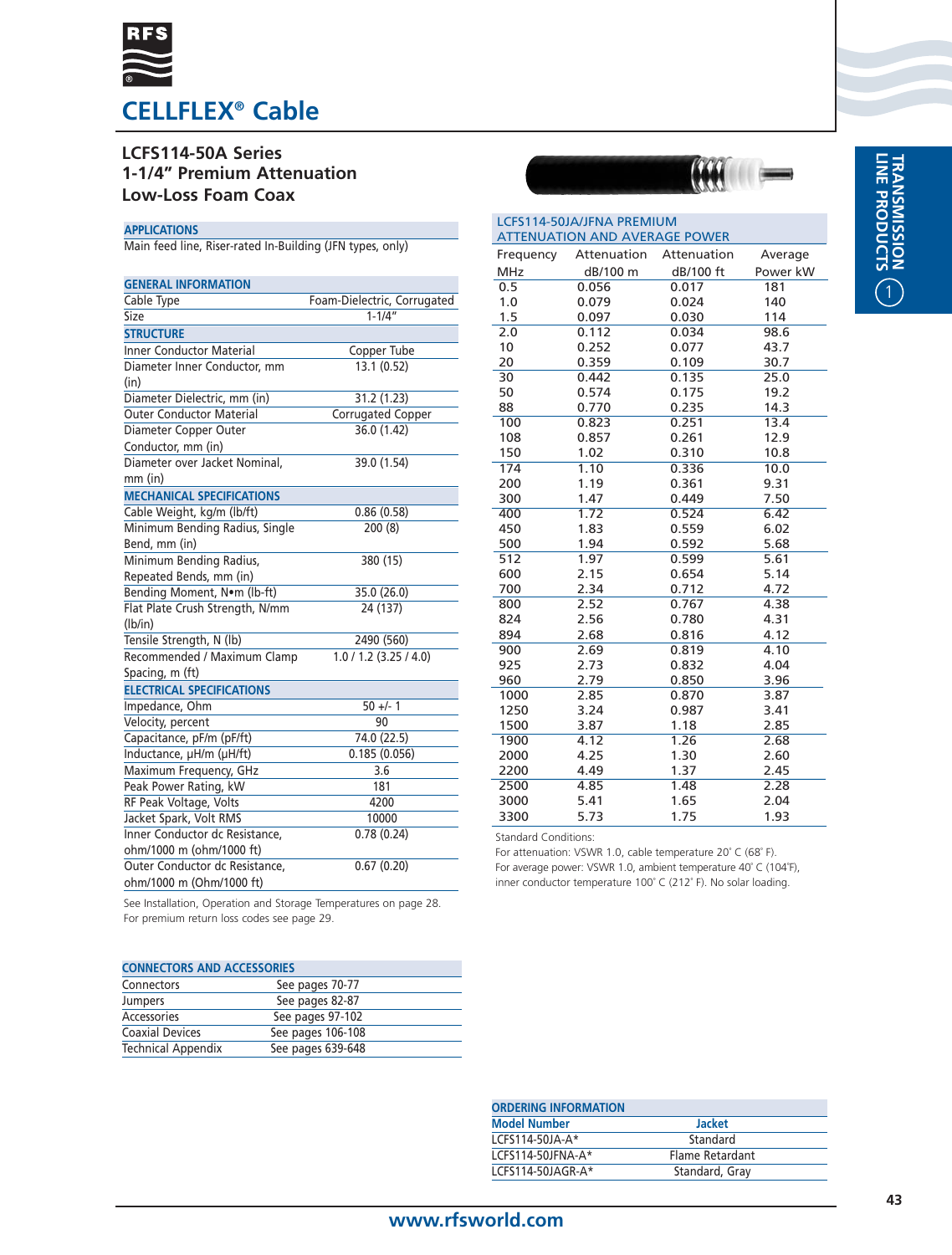

**LCF158-50A Series 1-5/8" Low-Loss Foam Coax**

#### **APPLICATIONS** Main feed line, Riser-rated In-Building (JFN types, only)

**GENERAL INFORMATION** Cable Type Foam-Dielectric, Corrugated Size 1-5/8" **STRUCTURE** Inner Conductor Material Corrugated Copper Tube Diameter Inner Conductor, mm 17.6 (0.69) (in) Diameter Dielectric, mm (in) 40.9 (1.61)<br>
Outer Conductor Material Corrugated Copper **Outer Conductor Material** Diameter Copper Outer 46.5 (1.83) Conductor, mm (in) Diameter over Jacket Nominal, 50.3 (1.98) mm (in) **MECHANICAL SPECIFICATIONS** Cable Weight, kg/m (lb/ft) 1.19 (0.80) Minimum Bending Radius, Single 200 (8) Bend, mm (in) Minimum Bending Radius, 500 (20) Repeated Bends, mm (in) Bending Moment, N•m (lb-ft) 46.0 (34.0) Flat Plate Crush Strength, N/mm 25 (143) (lb/in) Tensile Strength, N (lb) 2500 (562) Recommended / Maximum Clamp 1.2 / 1.5 (4.0 / 5.0) Spacing, m (ft) **ELECTRICAL SPECIFICATIONS** Impedance, Ohm 50 +/- 1 Velocity, percent 90 Capacitance, pF/m (pF/ft) 74.0 (22.5) Inductance, µH/m (µH/ft) 0.190 (0.058) Maximum Frequency, GHz 2.75 Peak Power Rating, kW 310 RF Peak Voltage, Volts 5600 Jacket Spark, Volt RMS 10000 Inner Conductor dc Resistance, 1.26 (0.38) ohm/1000 m (ohm/1000 ft) Outer Conductor dc Resistance, 0.47 (0.14) ohm/1000 m (Ohm/1000 ft)

| LCF158-50JA/JFNA ATTENUATION AND AVERAGE POWER |             |             |          |  |
|------------------------------------------------|-------------|-------------|----------|--|
| Frequency                                      | Attenuation | Attenuation | Average  |  |
| <b>MHz</b>                                     | dB/100 m    | dB/100 ft   | Power kW |  |
| 0.5                                            | 0.0436      | 0.0133      | 266      |  |
| 1.0                                            | 0.0618      | 0.0188      | 188      |  |
| 1.5                                            | 0.0758      | 0.0231      | 153      |  |
| 2.0                                            | 0.0877      | 0.0267      | 133      |  |
| 10                                             | 0.199       | 0.0605      | 58.5     |  |
| 20                                             | 0.283       | 0.0864      | 41.0     |  |
| 30                                             | 0.350       | 0.107       | 33.2     |  |
| 50                                             | 0.456       | 0.139       | 25.5     |  |
| 88                                             | 0.615       | 0.187       | 18.9     |  |
| 100                                            | 0.658       | 0.201       | 17.6     |  |
| 108                                            | 0.686       | 0.209       | 16.9     |  |
| 150                                            | 0.819       | 0.250       | 14.2     |  |
| 174                                            | 0.888       | 0.271       | 13.1     |  |
| 200                                            | 0.958       | 0.292       | 12.1     |  |
| 300                                            | 1.20        | 0.365       | 9.70     |  |
| 400                                            | 1.41        | 0.429       | 8.26     |  |
| 450                                            | 1.50        | 0.458       | 7.72     |  |
| 500                                            | 1.60        | 0.487       | 7.27     |  |
| 512                                            | 1.62        | 0.493       | 7.18     |  |
| 600                                            | 1.77        | 0.540       | 6.55     |  |
| 700                                            | 1.94        | 0.591       | 5.99     |  |
| 800                                            | 2.10        | 0.639       | 5.54     |  |
| 824                                            | 2.13        | 0.650       | 5.45     |  |
| 894                                            | 2.24        | 0.682       | 5.19     |  |
| 900                                            | 2.25        | 0.684       | 5.17     |  |
| 925                                            | 2.28        | 0.696       | 5.09     |  |
| 960                                            | 2.33        | 0.711       | 4.98     |  |
| 1000                                           | 2.39        | 0.728       | 4.86     |  |
| 1250                                           | 2.73        | 0.833       | 4.25     |  |
| 1500                                           | 3.05        | 0.93        | 3.81     |  |
| 1700                                           | 3.29        | 1.00        | 3.53     |  |
| 1800                                           | 3.41        | 1.04        | 3.40     |  |
| 2000                                           | 3.64        | 1.11        | 3.19     |  |
| 2100                                           | 3.76        | 1.14        | 3.09     |  |
| 2200                                           | 3.87        | 1.18        | 3.00     |  |
| 2400                                           | 4.09        | 1.25        | 2.84     |  |
| 2750                                           | 4.45        | 1.36        | 2.61     |  |

Standard Conditions:

For attenuation: VSWR 1.0, cable temperature 20° C (68° F). For average power: VSWR 1.0, ambient temperature 40° C (104°F), inner conductor temperature 100° C (212° F). No solar loading.

| <b>CONNECTORS AND ACCESSORIES</b> |                   |  |
|-----------------------------------|-------------------|--|
| Connectors                        | See pages 70-77   |  |
| Jumpers                           | See pages 82-87   |  |
| Accessories                       | See pages 97-102  |  |
| <b>Coaxial Devices</b>            | See pages 106-108 |  |
| <b>Technical Appendix</b>         | See pages 639-648 |  |

| <b>Jacket</b>   |  |
|-----------------|--|
| Standard        |  |
| Flame Retardant |  |
|                 |  |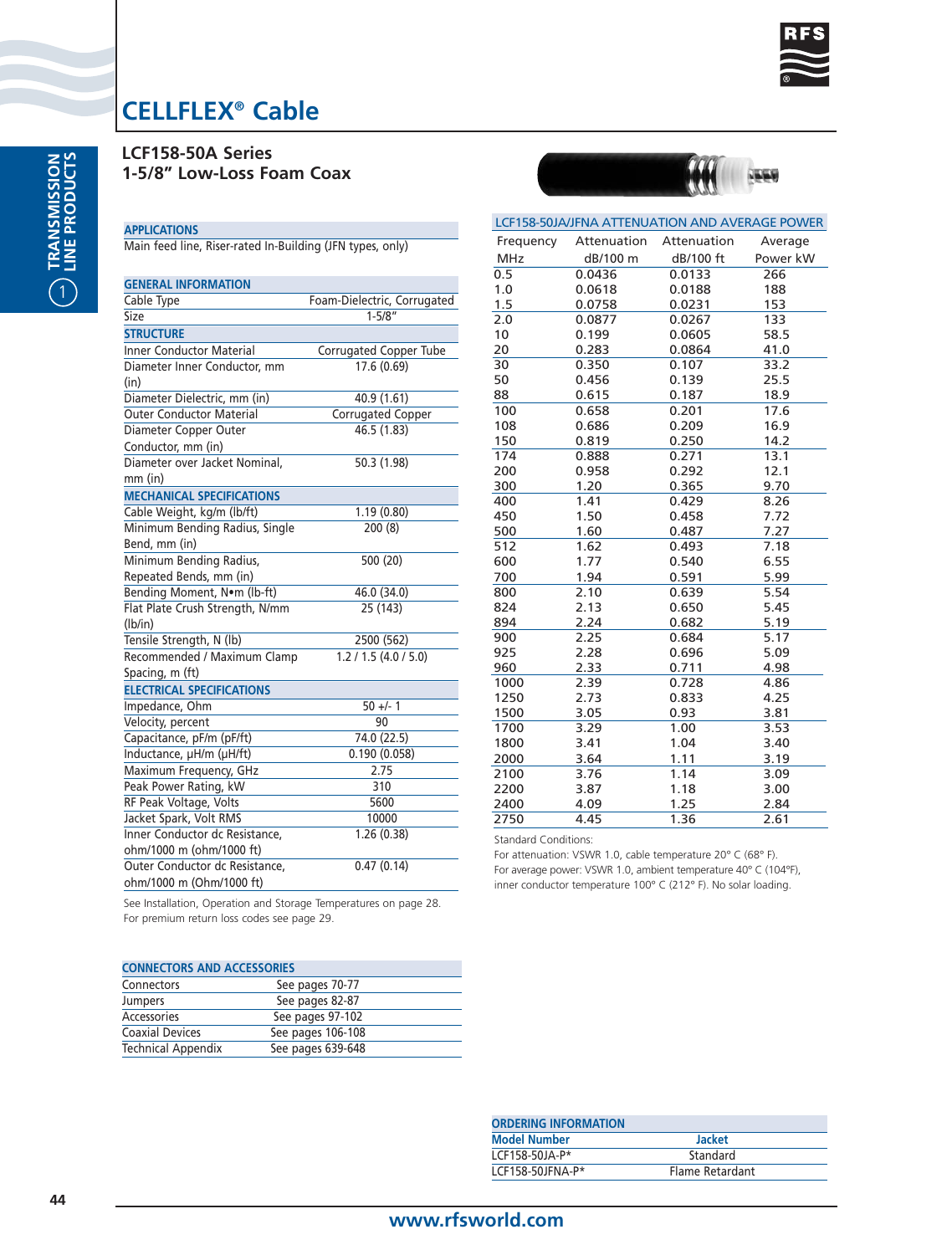

**LCF158-50A Series 1-5/8" Premium Attenuation Low-Loss Foam Coax**

### **APPLICATIONS**

Main feed line, Riser-rated In-Building (JFN types, only)

| <b>GENERAL INFORMATION</b>       |                             |
|----------------------------------|-----------------------------|
| Cable Type                       | Foam-Dielectric, Corrugated |
| Size                             | $1 - 5/8"$                  |
| <b>STRUCTURE</b>                 |                             |
| <b>Inner Conductor Material</b>  | Corrugated Copper Tube      |
| Diameter Inner Conductor, mm     | 17.6(0.69)                  |
| (in)                             |                             |
| Diameter Dielectric, mm (in)     | 40.9 (1.61)                 |
| <b>Outer Conductor Material</b>  | Corrugated Copper           |
| Diameter Copper Outer            | 46.5 (1.83)                 |
| Conductor, mm (in)               |                             |
| Diameter over Jacket Nominal,    | 50.3 (1.98)                 |
| mm (in)                          |                             |
| <b>MECHANICAL SPECIFICATIONS</b> |                             |
| Cable Weight, kg/m (lb/ft)       | 1.19(0.80)                  |
| Minimum Bending Radius, Single   | 200(8)                      |
| Bend, mm (in)                    |                             |
| Minimum Bending Radius,          | 500 (20)                    |
| Repeated Bends, mm (in)          |                             |
| Bending Moment, Nom (lb-ft)      | 46.0(34.0)                  |
| Flat Plate Crush Strength, N/mm  | 25 (143)                    |
| (lb/in)                          |                             |
| Tensile Strength, N (lb)         | 2500 (562)                  |
| Recommended / Maximum Clamp      | 1.2 / 1.5 (4.0 / 5.0)       |
| Spacing, m (ft)                  |                             |
| <b>ELECTRICAL SPECIFICATIONS</b> |                             |
| Impedance, Ohm                   | $50 +/- 1$                  |
| Velocity, percent                | 90                          |
| Capacitance, pF/m (pF/ft)        | 74.0 (22.5)                 |
| Inductance, µH/m (µH/ft)         | 0.185(0.056)                |
| Maximum Frequency, GHz           | 2.75                        |
| Peak Power Rating, kW            | 310                         |
| RF Peak Voltage, Volts           | 5600                        |
| Jacket Spark, Volt RMS           | 10000                       |
| Inner Conductor dc Resistance,   | 1.26(0.38)                  |
| ohm/1000 m (ohm/1000 ft)         |                             |
| Outer Conductor dc Resistance,   | 0.47(0.14)                  |
| ohm/1000 m (Ohm/1000 ft)         |                             |

| <b>ATTENUATION AND AVERAGE POWER</b><br>Attenuation<br>Frequency<br>Attenuation<br>Average<br><b>MHz</b><br>dB/100 m<br>dB/100 ft<br>Power kW<br>0.5<br>0.0435<br>0.0133<br>258<br>0.0617<br>182<br>1.0<br>0.0188<br>1.5<br>0.0756<br>0.0230<br>148<br>0.0874<br>0.0266<br>128<br>2.0<br>10<br>0.197<br>56.9<br>0.0601<br>20<br>0.281<br>0.0855<br>40.0<br>0.345<br>0.105<br>32.5<br>30<br>50<br>0.449<br>0.137<br>25.0<br>88<br>0.603<br>0.184<br>18.6<br>100<br>0.644<br>0.196<br>17.4<br>108<br>16.7<br>0.671<br>0.204<br>150<br>0.798<br>0.243<br>14.1<br>174<br>0.863<br>0.263<br>13.0<br>12.1<br>200<br>0.929<br>0.283<br>300<br>1.15<br>0.352<br>9.71<br>1.35<br>0.412<br>400<br>8.30<br>7.79<br>450<br>1.44<br>0.439<br>500<br>1.53<br>7.35<br>0.465<br>1.55<br>512<br>0.471<br>7.25<br>600<br>1.69<br>0.514<br>6.64<br>700<br>1.84<br>6.10<br>0.560<br>800<br>1.98<br>0.604<br>5.66<br>824<br>2.01<br>5.56<br>0.614<br>894<br>2.11<br>5.31<br>0.643<br>2.12<br>5.29<br>900<br>0.645<br>2.15<br>5.21<br>925<br>0.656<br>2.20<br>960<br>5.10<br>0.669<br>1000<br>2.25<br>0.685<br>4.99<br>1250<br>2.55<br>4.39<br>0.778<br>1500<br>2.84<br>0.865<br>3.95<br>1700<br>3.05<br>0.931<br>3.67<br>3.55<br>1800<br>3.16<br>0.96<br>3.34<br>3.36<br>2000<br>1.02<br>3.24<br>2100<br>3.46<br>1.05 | LCF158-50JA/JFNA PREMIUM |  |  |  |
|--------------------------------------------------------------------------------------------------------------------------------------------------------------------------------------------------------------------------------------------------------------------------------------------------------------------------------------------------------------------------------------------------------------------------------------------------------------------------------------------------------------------------------------------------------------------------------------------------------------------------------------------------------------------------------------------------------------------------------------------------------------------------------------------------------------------------------------------------------------------------------------------------------------------------------------------------------------------------------------------------------------------------------------------------------------------------------------------------------------------------------------------------------------------------------------------------------------------------------------------------------------------------------------------------|--------------------------|--|--|--|
|                                                                                                                                                                                                                                                                                                                                                                                                                                                                                                                                                                                                                                                                                                                                                                                                                                                                                                                                                                                                                                                                                                                                                                                                                                                                                                  |                          |  |  |  |
|                                                                                                                                                                                                                                                                                                                                                                                                                                                                                                                                                                                                                                                                                                                                                                                                                                                                                                                                                                                                                                                                                                                                                                                                                                                                                                  |                          |  |  |  |
|                                                                                                                                                                                                                                                                                                                                                                                                                                                                                                                                                                                                                                                                                                                                                                                                                                                                                                                                                                                                                                                                                                                                                                                                                                                                                                  |                          |  |  |  |
|                                                                                                                                                                                                                                                                                                                                                                                                                                                                                                                                                                                                                                                                                                                                                                                                                                                                                                                                                                                                                                                                                                                                                                                                                                                                                                  |                          |  |  |  |
|                                                                                                                                                                                                                                                                                                                                                                                                                                                                                                                                                                                                                                                                                                                                                                                                                                                                                                                                                                                                                                                                                                                                                                                                                                                                                                  |                          |  |  |  |
|                                                                                                                                                                                                                                                                                                                                                                                                                                                                                                                                                                                                                                                                                                                                                                                                                                                                                                                                                                                                                                                                                                                                                                                                                                                                                                  |                          |  |  |  |
|                                                                                                                                                                                                                                                                                                                                                                                                                                                                                                                                                                                                                                                                                                                                                                                                                                                                                                                                                                                                                                                                                                                                                                                                                                                                                                  |                          |  |  |  |
|                                                                                                                                                                                                                                                                                                                                                                                                                                                                                                                                                                                                                                                                                                                                                                                                                                                                                                                                                                                                                                                                                                                                                                                                                                                                                                  |                          |  |  |  |
|                                                                                                                                                                                                                                                                                                                                                                                                                                                                                                                                                                                                                                                                                                                                                                                                                                                                                                                                                                                                                                                                                                                                                                                                                                                                                                  |                          |  |  |  |
|                                                                                                                                                                                                                                                                                                                                                                                                                                                                                                                                                                                                                                                                                                                                                                                                                                                                                                                                                                                                                                                                                                                                                                                                                                                                                                  |                          |  |  |  |
|                                                                                                                                                                                                                                                                                                                                                                                                                                                                                                                                                                                                                                                                                                                                                                                                                                                                                                                                                                                                                                                                                                                                                                                                                                                                                                  |                          |  |  |  |
|                                                                                                                                                                                                                                                                                                                                                                                                                                                                                                                                                                                                                                                                                                                                                                                                                                                                                                                                                                                                                                                                                                                                                                                                                                                                                                  |                          |  |  |  |
|                                                                                                                                                                                                                                                                                                                                                                                                                                                                                                                                                                                                                                                                                                                                                                                                                                                                                                                                                                                                                                                                                                                                                                                                                                                                                                  |                          |  |  |  |
|                                                                                                                                                                                                                                                                                                                                                                                                                                                                                                                                                                                                                                                                                                                                                                                                                                                                                                                                                                                                                                                                                                                                                                                                                                                                                                  |                          |  |  |  |
|                                                                                                                                                                                                                                                                                                                                                                                                                                                                                                                                                                                                                                                                                                                                                                                                                                                                                                                                                                                                                                                                                                                                                                                                                                                                                                  |                          |  |  |  |
|                                                                                                                                                                                                                                                                                                                                                                                                                                                                                                                                                                                                                                                                                                                                                                                                                                                                                                                                                                                                                                                                                                                                                                                                                                                                                                  |                          |  |  |  |
|                                                                                                                                                                                                                                                                                                                                                                                                                                                                                                                                                                                                                                                                                                                                                                                                                                                                                                                                                                                                                                                                                                                                                                                                                                                                                                  |                          |  |  |  |
|                                                                                                                                                                                                                                                                                                                                                                                                                                                                                                                                                                                                                                                                                                                                                                                                                                                                                                                                                                                                                                                                                                                                                                                                                                                                                                  |                          |  |  |  |
|                                                                                                                                                                                                                                                                                                                                                                                                                                                                                                                                                                                                                                                                                                                                                                                                                                                                                                                                                                                                                                                                                                                                                                                                                                                                                                  |                          |  |  |  |
|                                                                                                                                                                                                                                                                                                                                                                                                                                                                                                                                                                                                                                                                                                                                                                                                                                                                                                                                                                                                                                                                                                                                                                                                                                                                                                  |                          |  |  |  |
|                                                                                                                                                                                                                                                                                                                                                                                                                                                                                                                                                                                                                                                                                                                                                                                                                                                                                                                                                                                                                                                                                                                                                                                                                                                                                                  |                          |  |  |  |
|                                                                                                                                                                                                                                                                                                                                                                                                                                                                                                                                                                                                                                                                                                                                                                                                                                                                                                                                                                                                                                                                                                                                                                                                                                                                                                  |                          |  |  |  |
|                                                                                                                                                                                                                                                                                                                                                                                                                                                                                                                                                                                                                                                                                                                                                                                                                                                                                                                                                                                                                                                                                                                                                                                                                                                                                                  |                          |  |  |  |
|                                                                                                                                                                                                                                                                                                                                                                                                                                                                                                                                                                                                                                                                                                                                                                                                                                                                                                                                                                                                                                                                                                                                                                                                                                                                                                  |                          |  |  |  |
|                                                                                                                                                                                                                                                                                                                                                                                                                                                                                                                                                                                                                                                                                                                                                                                                                                                                                                                                                                                                                                                                                                                                                                                                                                                                                                  |                          |  |  |  |
|                                                                                                                                                                                                                                                                                                                                                                                                                                                                                                                                                                                                                                                                                                                                                                                                                                                                                                                                                                                                                                                                                                                                                                                                                                                                                                  |                          |  |  |  |
|                                                                                                                                                                                                                                                                                                                                                                                                                                                                                                                                                                                                                                                                                                                                                                                                                                                                                                                                                                                                                                                                                                                                                                                                                                                                                                  |                          |  |  |  |
|                                                                                                                                                                                                                                                                                                                                                                                                                                                                                                                                                                                                                                                                                                                                                                                                                                                                                                                                                                                                                                                                                                                                                                                                                                                                                                  |                          |  |  |  |
|                                                                                                                                                                                                                                                                                                                                                                                                                                                                                                                                                                                                                                                                                                                                                                                                                                                                                                                                                                                                                                                                                                                                                                                                                                                                                                  |                          |  |  |  |
|                                                                                                                                                                                                                                                                                                                                                                                                                                                                                                                                                                                                                                                                                                                                                                                                                                                                                                                                                                                                                                                                                                                                                                                                                                                                                                  |                          |  |  |  |
|                                                                                                                                                                                                                                                                                                                                                                                                                                                                                                                                                                                                                                                                                                                                                                                                                                                                                                                                                                                                                                                                                                                                                                                                                                                                                                  |                          |  |  |  |
|                                                                                                                                                                                                                                                                                                                                                                                                                                                                                                                                                                                                                                                                                                                                                                                                                                                                                                                                                                                                                                                                                                                                                                                                                                                                                                  |                          |  |  |  |
|                                                                                                                                                                                                                                                                                                                                                                                                                                                                                                                                                                                                                                                                                                                                                                                                                                                                                                                                                                                                                                                                                                                                                                                                                                                                                                  |                          |  |  |  |
|                                                                                                                                                                                                                                                                                                                                                                                                                                                                                                                                                                                                                                                                                                                                                                                                                                                                                                                                                                                                                                                                                                                                                                                                                                                                                                  |                          |  |  |  |
|                                                                                                                                                                                                                                                                                                                                                                                                                                                                                                                                                                                                                                                                                                                                                                                                                                                                                                                                                                                                                                                                                                                                                                                                                                                                                                  |                          |  |  |  |
|                                                                                                                                                                                                                                                                                                                                                                                                                                                                                                                                                                                                                                                                                                                                                                                                                                                                                                                                                                                                                                                                                                                                                                                                                                                                                                  |                          |  |  |  |
| 2200<br>3.56<br>1.08<br>3.15                                                                                                                                                                                                                                                                                                                                                                                                                                                                                                                                                                                                                                                                                                                                                                                                                                                                                                                                                                                                                                                                                                                                                                                                                                                                     |                          |  |  |  |
| 2400<br>3.74<br>1.14<br>2.99                                                                                                                                                                                                                                                                                                                                                                                                                                                                                                                                                                                                                                                                                                                                                                                                                                                                                                                                                                                                                                                                                                                                                                                                                                                                     |                          |  |  |  |
| 2750<br>1.24<br>2.76<br>4.06                                                                                                                                                                                                                                                                                                                                                                                                                                                                                                                                                                                                                                                                                                                                                                                                                                                                                                                                                                                                                                                                                                                                                                                                                                                                     |                          |  |  |  |

Standard Conditions:

For attenuation: VSWR 1.0, cable temperature 20° C (68° F). For average power: VSWR 1.0, ambient temperature 40° C (104°F), inner conductor temperature 100° C (212° F). No solar loading.

See Installation, Operation and Storage Temperatures on page 28. For premium return loss codes see page 29.

### **CONNECTORS AND ACCESSORIES**

| See pages 70-77   |  |
|-------------------|--|
| See pages 82-87   |  |
| See pages 97-102  |  |
| See pages 106-108 |  |
| See pages 639-648 |  |
|                   |  |

| <b>ORDERING INFORMATION</b> |                 |
|-----------------------------|-----------------|
| <b>Model Number</b>         | <b>Jacket</b>   |
| LCF158-50JA-A*              | Standard        |
| LCF158-50JFNA-A*            | Flame Retardant |
|                             |                 |